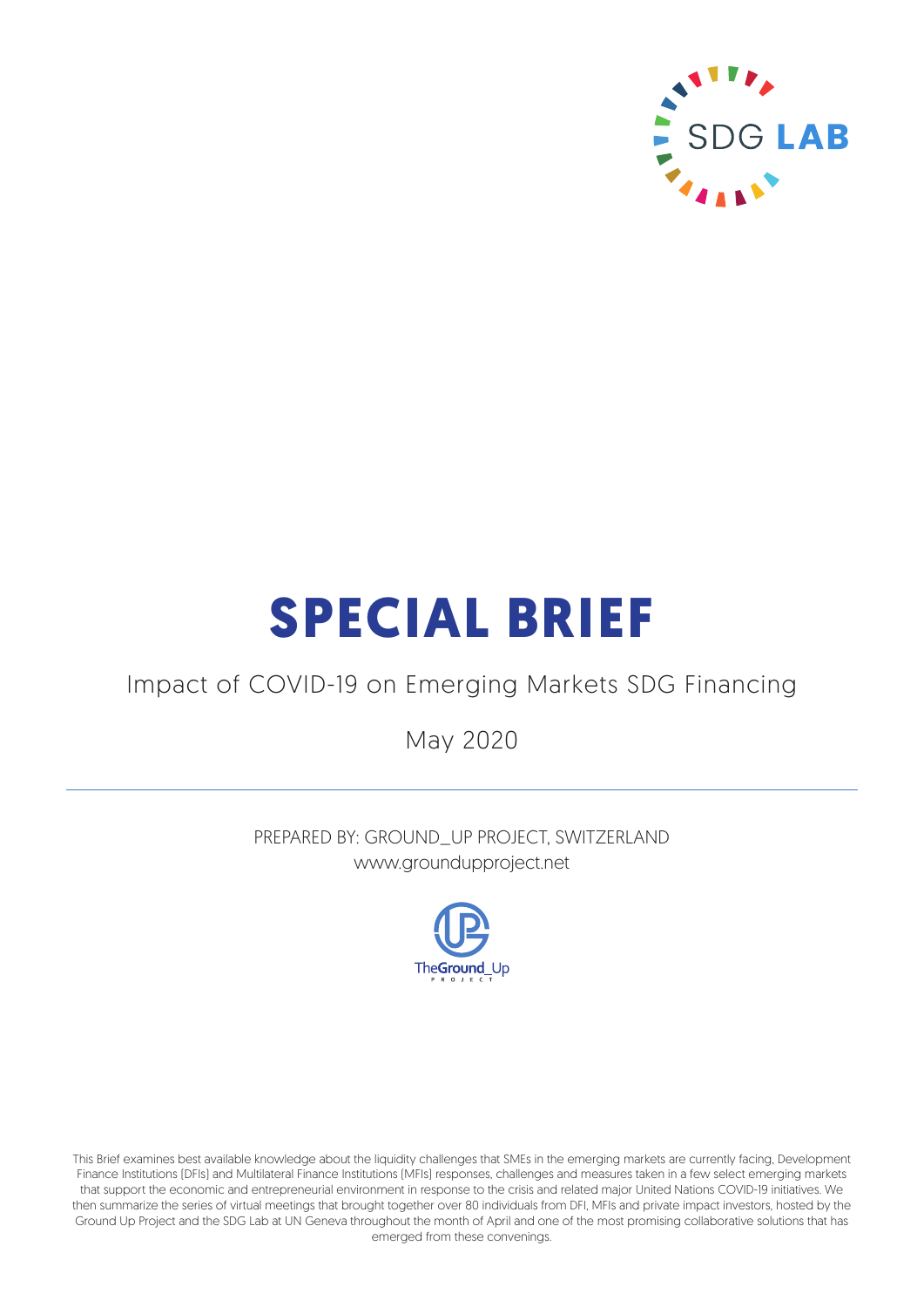### **CONTENT**

| 1.                                                                                                                                        | <b>Context: Negative Impacts on Emerging Markets SDG Entrepreneurs</b>                                                                       | pg 3            |  |  |
|-------------------------------------------------------------------------------------------------------------------------------------------|----------------------------------------------------------------------------------------------------------------------------------------------|-----------------|--|--|
| 2.                                                                                                                                        | Public sector response to the COVID-19 crisis<br>Governments<br>a.<br>Multilateral Finance Institutions<br>b.<br>Additional coalitions<br>C. | pg <sub>5</sub> |  |  |
| 3.                                                                                                                                        | United Nations response to the crisis                                                                                                        | pg 13           |  |  |
| 4.                                                                                                                                        | Developing countries safeguard measures for critical access to resources                                                                     | pg 17           |  |  |
| 5.                                                                                                                                        | Convening DFIs and Private Impact Investors to respond to the COVID-19 Liquidity Crisis                                                      | pg 21           |  |  |
| 6.                                                                                                                                        | Conclusion                                                                                                                                   | pg 22           |  |  |
| <b>Annex 1:</b><br>List of organisations involved in the DFI / Private Impact Investors virtual convenings organized<br>during April 2020 |                                                                                                                                              |                 |  |  |
| <b>Annex 2:</b>                                                                                                                           | References and further resources                                                                                                             | pg 24           |  |  |
|                                                                                                                                           |                                                                                                                                              |                 |  |  |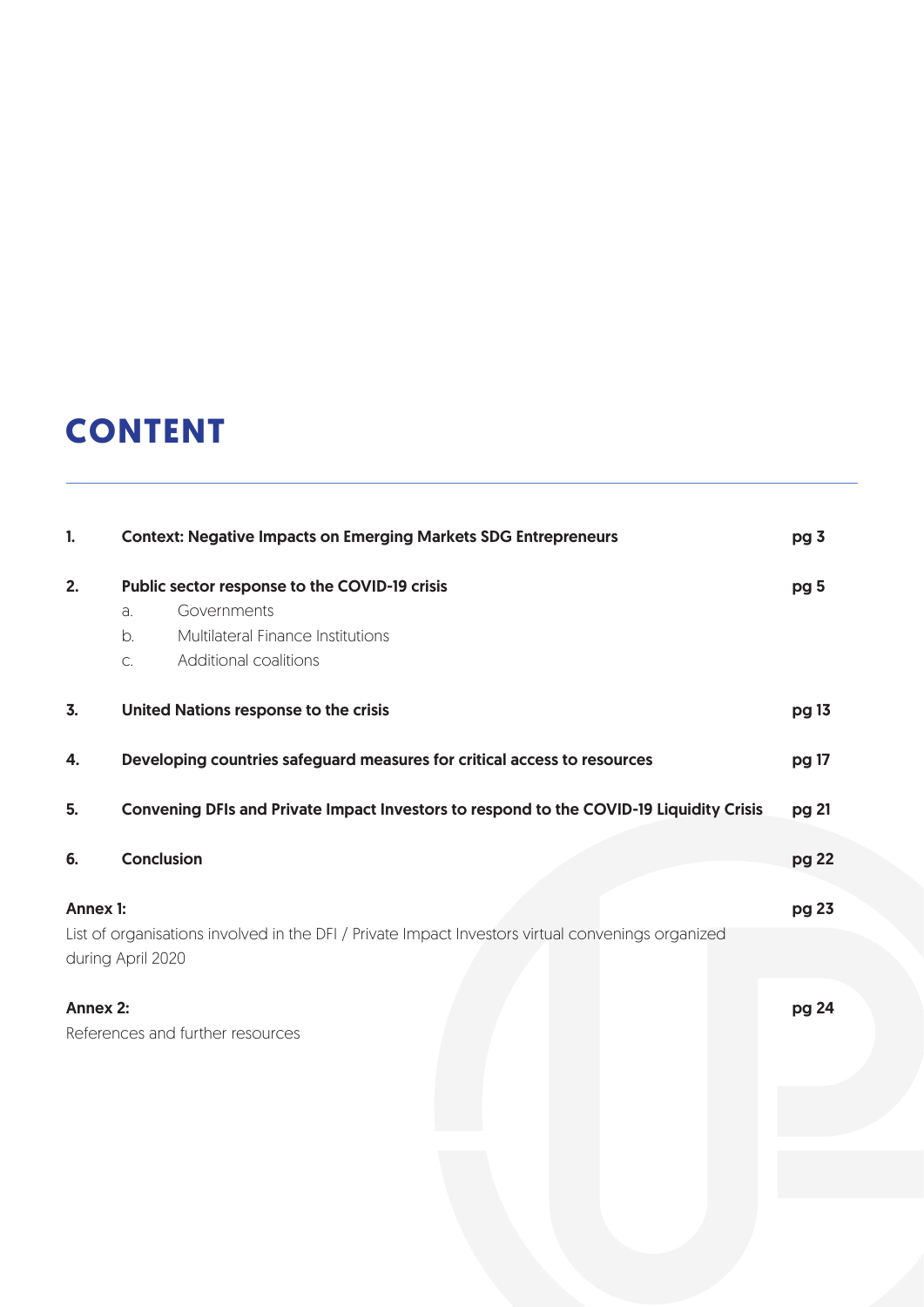### **CONTEXT: Negative Impacts on Emerging Markets SDG Entrepreneurs**

The COVID-19 pandemic has hit all countries and lock-down protective measures are having a massive negative impact on SMEs and micro-entrepreneurs. Unlike most developed countries, emerging economies are generally not in a position to establish multi-billion liquidity programs at record speed for their private sector, and companies in developing countries face many additional challenges.

The disruptions to SMEs flow from the impact of the crisis on SME suppliers and customers. Global Accelerator Learning Initiative (GALI) data shows that 62% of SMEs are unable to deliver on existing orders or contracts due to logistical challenges and more than 40% have adjusted or missed a required financing payment due to the crisis!. A BFA Global survey of 1,561 businesses across seven countries, including Kenya, Nigeria, South Africa, Mexico and India, found that most SMEs have only 4-6 weeks of cash reserves<sup>2</sup>. .

"COVID-19 threatens to undo progress achieved towards sustainable development by the least developed countries (LDCs) over recent decades" (UN).

"The international community should … establish an international solidarity fund which other countries and the private sector could join" (WEF)

#### **SIGNS OF STRESS ARE GROWING FOR IMPACT-ORIENTED SMES (SOURCES ARE REFERENCED AND NUMBERED IN ANNEX 2):**

| <b>Agriculture<sup>8</sup></b>                                                                                                                                                                                                                                                                                                                                                                    | <b>Renewable Energy<sup>9</sup></b>                                                                                                                                                                                                                                                                                                                                                | Healthcare <sup>10</sup>                                                                                                                                                                                                                                                                                                                                                      | Education <sup>11</sup>                                                                                                                                                                                                                         | Social Housing <sup>12</sup>                                                                                                                                                                                                                                                                                                                                                  | <b>Financial Services<sup>13</sup></b>                                                                                                                                                                                                                                                                                                                                                                                                           |
|---------------------------------------------------------------------------------------------------------------------------------------------------------------------------------------------------------------------------------------------------------------------------------------------------------------------------------------------------------------------------------------------------|------------------------------------------------------------------------------------------------------------------------------------------------------------------------------------------------------------------------------------------------------------------------------------------------------------------------------------------------------------------------------------|-------------------------------------------------------------------------------------------------------------------------------------------------------------------------------------------------------------------------------------------------------------------------------------------------------------------------------------------------------------------------------|-------------------------------------------------------------------------------------------------------------------------------------------------------------------------------------------------------------------------------------------------|-------------------------------------------------------------------------------------------------------------------------------------------------------------------------------------------------------------------------------------------------------------------------------------------------------------------------------------------------------------------------------|--------------------------------------------------------------------------------------------------------------------------------------------------------------------------------------------------------------------------------------------------------------------------------------------------------------------------------------------------------------------------------------------------------------------------------------------------|
| "border & market<br>closures, quarantine,<br>supply chain and trade<br>disruptions are restricting<br>people's access to<br>nutritious"<br>"in LDCs, supply and<br>demand for fresh<br>produce are in decline<br>due to restrictions and<br>aversion behavior by<br>traders and consumers"<br>"food demand in poorer<br>countries is more linked<br>to income and could<br>impact on consumption" | "research by GOGLA, the<br>global association for<br>the off-grid solar energy<br>sector, recently found<br>that 50% of off-grid<br>companies could be in<br>serious financial trouble<br>if the COVID-19 crisis lasts<br>for more than three to<br>four months"<br>"this would plunge<br>millions of people back<br>into energy poverty and<br>bankrupt hundreds of<br>companies" | "Covid-19 will almost<br>certainly wreak havoc<br>in countries with<br>under-developed health<br>systems."<br>"there are on average<br>only 113 hospital beds<br>per 100,000 inhabitants<br>in LDCs. less than half<br>than in other developing<br>countries and around<br>80% below developed<br>countries"<br>"even basic public<br>health interventions are<br>impossible" | "students have been<br>uprooted and left<br>unmoored"<br>"digital divide exposes<br>the socioeconomic<br>inequity of distance<br>learning"<br>"likelihood that<br>under-served and at-risk<br>students will not return<br>when campuses reopen" | "as consumers suffer.<br>ability to pay their<br>mortgages /rent will<br>decrease"<br>"non-performing loans<br>[NPLs] increase in<br>foreclosures"<br>"as house prices go<br>down, consumers will<br>have less ability to<br>leverage property values<br>to support their income"<br>"lenders will have less<br>ability to leverage their<br>portfolio to access<br>capital." | "sharp decline in<br>economic activity and<br>spike in unemployment<br>will translate into decline<br>of household and<br>corporate finances<br>in turn will result in an<br>increase in<br>delinquencies"<br>"smaller private sector<br>banks, with weaker<br>franchises, will be the<br>worst hit going forward"<br>"Fitch has projected<br>substantial impact on<br>(NBFCs) due to business<br>disruptions caused by<br>COVID <sub>19</sub> " |
| SDG 2,3,8,12,15                                                                                                                                                                                                                                                                                                                                                                                   | <b>SDG 1,7,9,11</b>                                                                                                                                                                                                                                                                                                                                                                | SDG 2,3,6,15                                                                                                                                                                                                                                                                                                                                                                  | SDG 3,4,5,8,10,16                                                                                                                                                                                                                               | SDG 3,6,9,11,15                                                                                                                                                                                                                                                                                                                                                               | SDG 1,8,9,10,11,12                                                                                                                                                                                                                                                                                                                                                                                                                               |

1 https://www.andeglobal.org/blogpost/737893/348170/

2 https://bfaglobal.com/insight-type/blogs/the-impact-of-covid-19-on-financial-lives/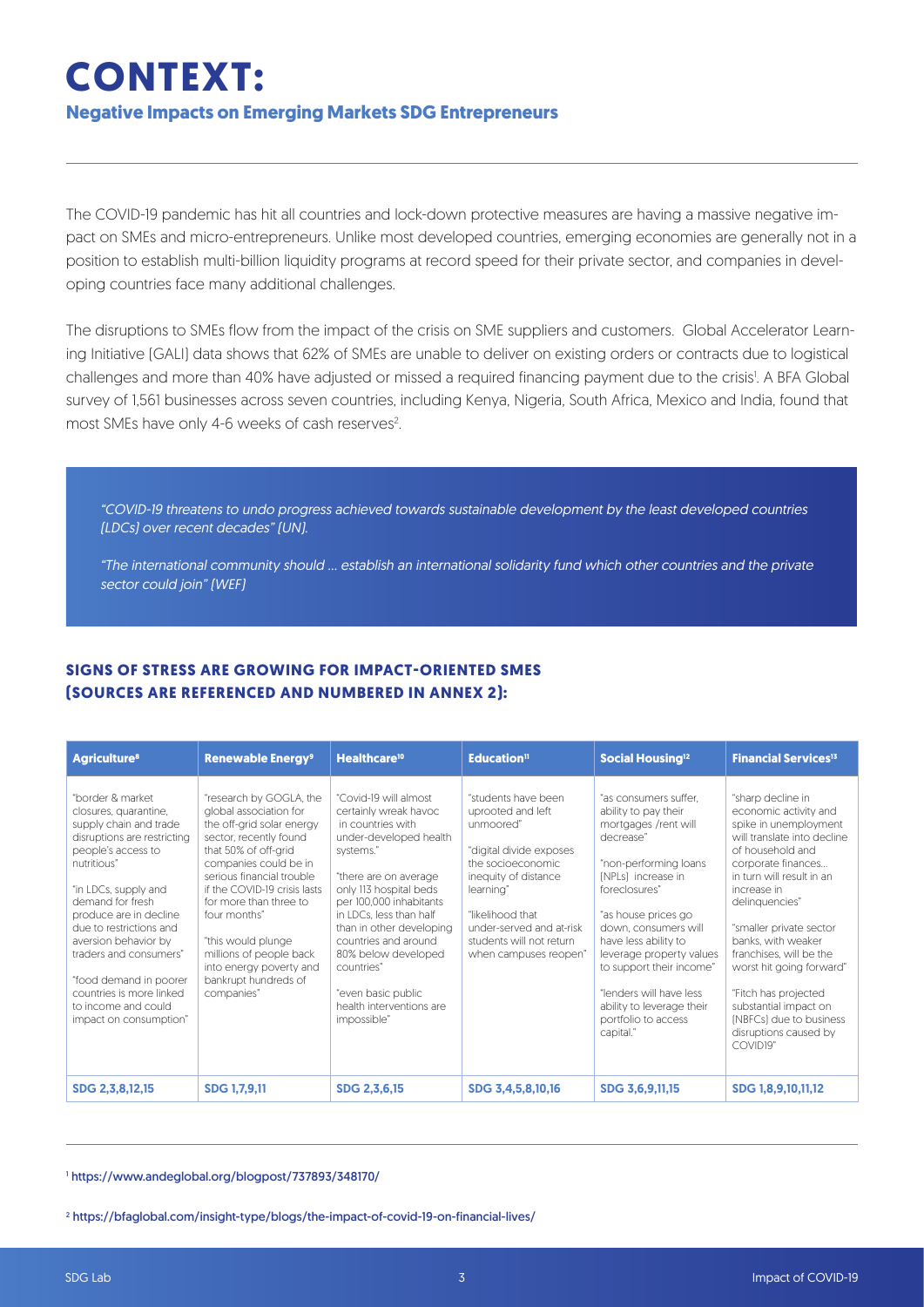Any solution to the SME crisis in emerging markets must be large, fast and collaborative. Multilateral and development finance institutions (DFIs) are currently making a concerted effort to identify and agree on potential solutions (see below for a selection of DFI and MDB initiatives). Ideally, a global solution should involve both public players such as multilaterals and DFIs and those private institutional impact investors who have invested across emerging markets using an SDG lens. Individual, "we will look after our own" – type approaches are unlikely to deliver the resources required to save impact-focused SMEs across the emerging markets.

In contrast, there is less visibility into the impact that COVID-19 has on private impact investors' capital allocation decisions. In April 2020 – the reputed source of financial data and information on the alternative assets markets – was noting that there was no big change in private equity LP sentiment or private market allocations yet. We continue to monitor the market and more research is underway to complement this aspect.

#### **WHAT CHANGES, IF ANY, ARE YOU MAKING TO YOUR PRIVATE MARKET ALLOCATIONS?**

(Source: Preqin, April 2020)



Now is the time to respond swiftly and collaboratively to safeguard the advances made in the SDG agenda, with a particular focus on the emerging and least developed economies. Sustainable Development Goals (SDGs) represent a historic opportunity for a prosperous world. For this framework to continue to benefit both countries and capital markets to maximize opportunities and co-benefits in the medium to long term, swift action is needed now and for the next 3-9 months.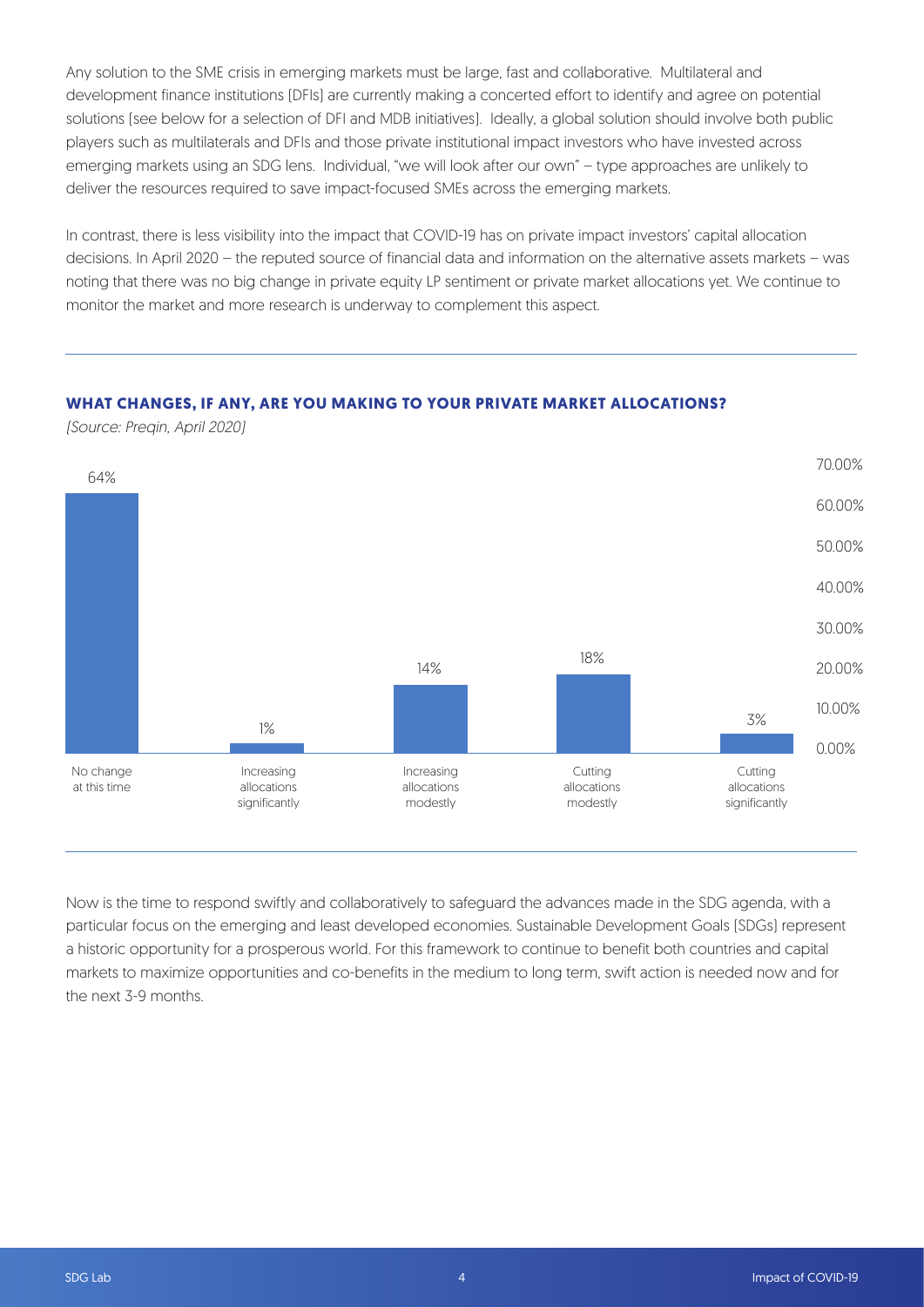## **PUBLIC SECTOR RESPONSE TO THE COVID-19 CRISIS**

#### **THIS SECTION HIGHLIGHTS RESPONSES TO THE LIQUIDITY CRISIS OF SELECT DFIS AND MDBS:**

1. Development Finance institutions (DFIs) and Multilateral Finance institutions (MFIs) responses to COVID-19

#### A. Country-level responses:

#### 1. UK 1.1 CDC Group:

- CDC's response to the COVID-19 pandemic has three areas of focus: 'preserve', 'strengthen' and 'rebuild'.
- CDC is supporting its current investee businesses who have been affected by the global crisis. CDC has significantly increased its level of communication with investee companies and fund managers and CDC is identifying those who are most affected by COVID-19. CDC is committed to ensuring investee companies can support their employees – this includes helping companies put in place mitigation strategies and easing liquidity issues if they arise.

**›››** CDC is adopting two new technical assistance facilities:

**›** The first, the "COVID-19 Business Response Facility" will provide grants and advisory to businesses, so they can adapt or scale-up to form part of the response to the pandemic. Healthcare businesses will be prioritised in the first round of funding, followed by businesses adapting to address the basic needs of underserved groups, up to £160,000 per company.

**›** The second facility, the "COVID-19 Emergency Technical Assistance Facility" will support the development of specific guidance for companies on how to respond to the crisis, and will provide funding for customised expertise, advisory and capacity building to navigate the crisis. In the first instance, this funding will be reserved for investee companies within the Catalyst portfolio with a limit of £25,000 per company.

- CDC is providing additional support to markets by working with existing partners. This includes other finance institutions, such as the IFC and other European development finance institutions, DFID, as well as investment funds and other corporate partners.
- MedAccess, established and fully-funded by CDC, provides innovative social finance that enables medical supplies to reach people in Africa and Asia. Med Access has rapidly responded to the pandemic, stepping up its coordination with pharmaceutical companies and UN agencies to enable COVID-19 products to be procured for those in need.

"CDC-Group-COVID-19-Briefing.Pdf." Accessed May 25, 2020. https://assets.cdcgroup.com/wp-content/uploads/2020/04/12164547/CDC-Group-COVID-19-briefing.pdf.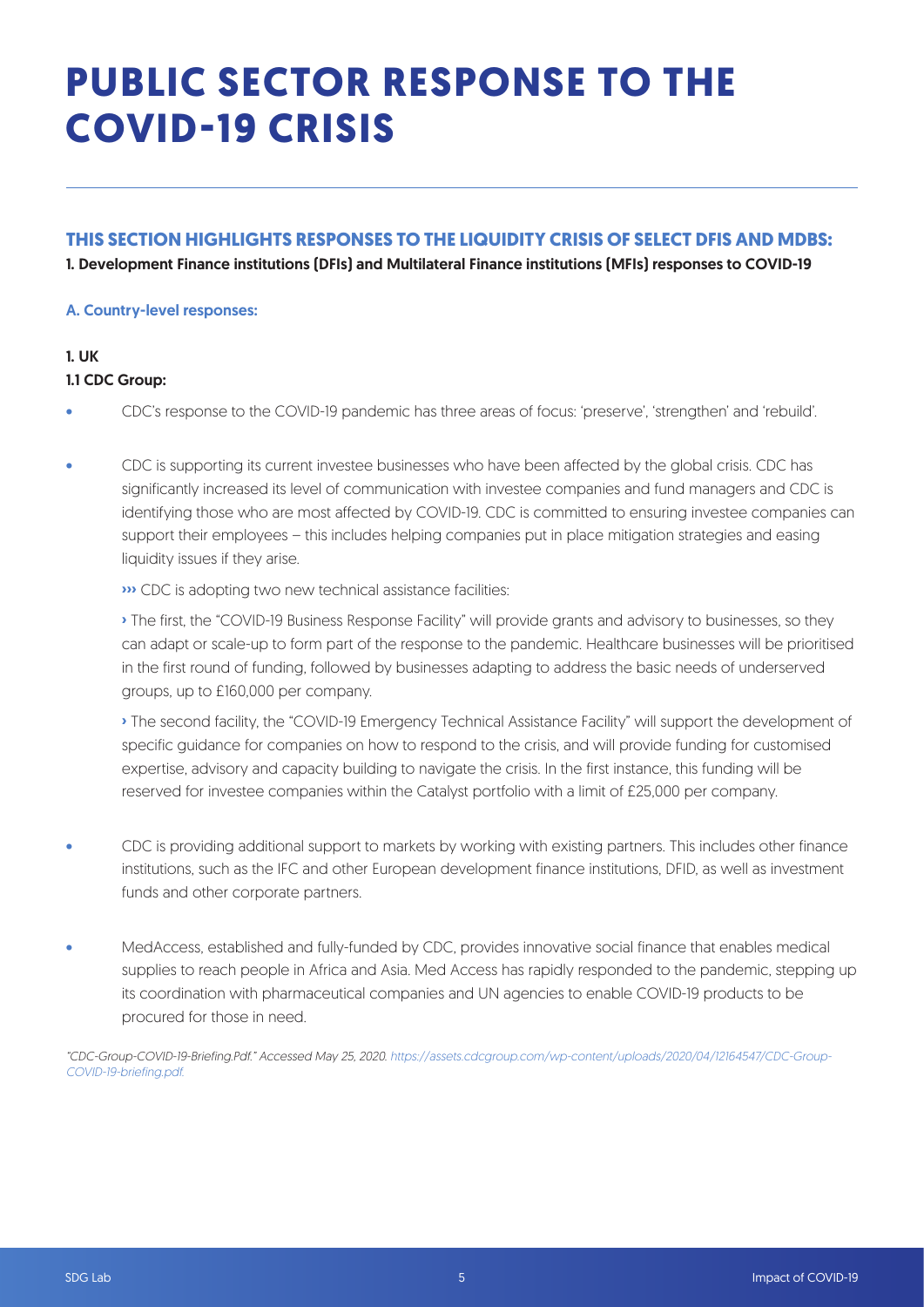#### 1.2 DFID: The Department for International Development (DFID)

- The UK has pledged £764 million to the fight against coronavirus and is the biggest country donor to the Coalition for Epidemic Preparedness Innovations (CEPI).
- DFID has also made available up to £150 million to the International Monetary Fund for debt relief.
- The UK is investing up to £20 million in the African Union's new 'African Union Covid19 Response Fund'.
- Working in partnership with Unilever, DFID launched a £100 million handwashing campaign that aims to reach a billion globally.
- Last month, the UK together with other G20 countries announced a commitment to suspend debt service payments to the poorest countries until the end of 2020. This will create up to \$12 billion of additional fiscal space.
- DFID has pledged new funding specifically for civil society to support the international COVID-19 response, including £20 million for international NGOs (most of which will be allocated through the Rapid Response Facility), and a significant amount through the DFID Unilever COVID19 Hygiene and Behaviour Change Coalition. CSO partners are also delivering DFID COVID-19 responses through its country programmes – CSOs will in many cases also receive funding as part of DFID's significant investment in the multilateral response to COVID-19.
- UK and Switzerland are urging countries to support greater access to digital remittance services by encouraging remittance service providers to reduce costs and fees for people making payments. This initiative is being backed by partners, including the World Bank, the UN Capital Development Fund, UN Development Programme and the International Organisation for Migration. A number of countries have already joined, including Ecuador, Egypt, El Salvador, Jamaica, Mexico, Nigeria and Pakistan
- The UK is also increasing the impact of its support through working with Gulf partners and the Bill & Melinda Gates Foundation in the Islamic Development Bank's Lives and Livelihoods fund.

GOV.UK. "International COVID Response Oral Statement." Accessed May 25, 2020. https://www.gov.uk/government/speeches/international-covid-response-oral-statement.

#### France - Proparco:

- Proparco remains committed to the design and implementation of solutions with clients and partners, which will enable them to overcome this crisis and continue to pursue their development trajectory.
- In collaboration with France's Ministry for Europe and Foreign Affairs and the Ministry of Economy and Finance, AFD Group is studying the immediate support that could be provided to the health systems of the most fragile states and, beyond that, the counter-cyclical responses that will be needed to minimize the resulting economic shock. Support for French civil society organizations and their partners is also being considered.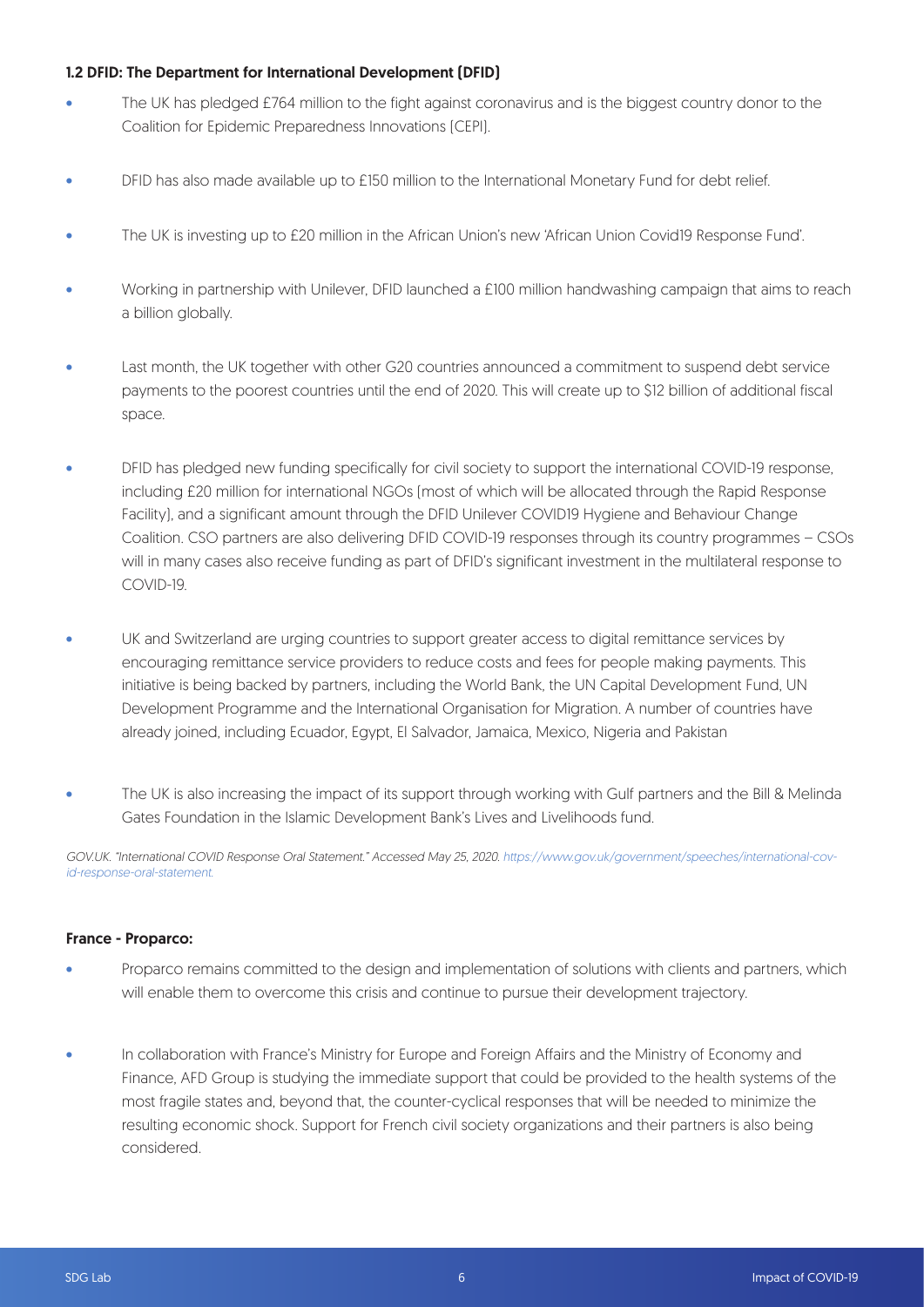- Reflecting France's commitment to international solidarity and cooperation, AFD Group will be mobilized in line with France's determination to promote development assistance and the fulfillment of the Sustainable Development Goals.
- The COVID-19 pandemic is disrupting global health, economic and financial systems at remarkable speed. Emerging markets are expected to be especially hard hit by the qapandemic and its aftermath, and development finance institutions (DFIs) are coming together to identify common solutions to help the private sector in these markets weather the crisis.
- Proparco notes that DFI-led initiatives with expertise in gender lens investing, the 2X Challenge and the Gender Finance Collaborative (GFC) stress that the COVID-19 pandemic has and will continue to disproportionately affect women and girls, and its response should take these differences into account. Proparco is therefore calling for a gender-sensitive response to the crisis by investors.

 "All Our News and Information on COVID19 | Proparco - Groupe Agence Française de Développement." Accessed May 25, 2020. https://www. proparco.fr/en/actualites/grand-angle/all-our-news-and-information-covid19.

#### 3. Finland - Finnfund

• Over the past weeks Finnfund has taken increasing measures to protect its staff and partners from the COVID-19 virus while securing the continuity of its business operations. Apart from the impacts an epidemic could have on health, Finnfund is closely watching the impacts on local businesses. Finnfund is collaborating with its portfolio companies to ensure they take action to mitigate the risks when possible. Most importantly, it is continuing investing since it believes responsible investments are one of the best tools to increase societies' resilience. (March 6 & 17, 2020)

Finnfund. "Coronavirus Underscores the Need to Invest in Resilience." Accessed May 25, 2020. https://www.finnfund.fi/en/blog/coronavirus-underscores-the-need-to-invest-in-resilience/.

• Finnfund has decided to invest in Kasha, an e-commerce platform improving women's access to genuine health, hygiene and self-care products in East Africa. Finnfund's investment in Kasha will be 1 million US dollars. Finnfund is committed to investing 105 million euros in businesses that advance gender equality during 2019-2021. (March 3, 2020).

Finnfund. "Finnfund Invests in Improving Women's Access to Critical Health Products in East Africa." Accessed May 25, 2020. https://www.finnfund.fi/ en/news/finnfund-invests-in-improving-womens-access-to-critical-health-products-in-east-africa/.

#### 4. The Netherlands - FMO

- FMO is providing support to clients and partners that are suffering from the impact of the COVID-19 pandemic. FMO is committed to continue supporting entrepreneurs in developing economies to build a better world and boost resilience post-corona.
- FMO is looking to provide a combination of financial and non-financial assistance. In terms of financial support aims to provide liquidity support, capital and guarantees.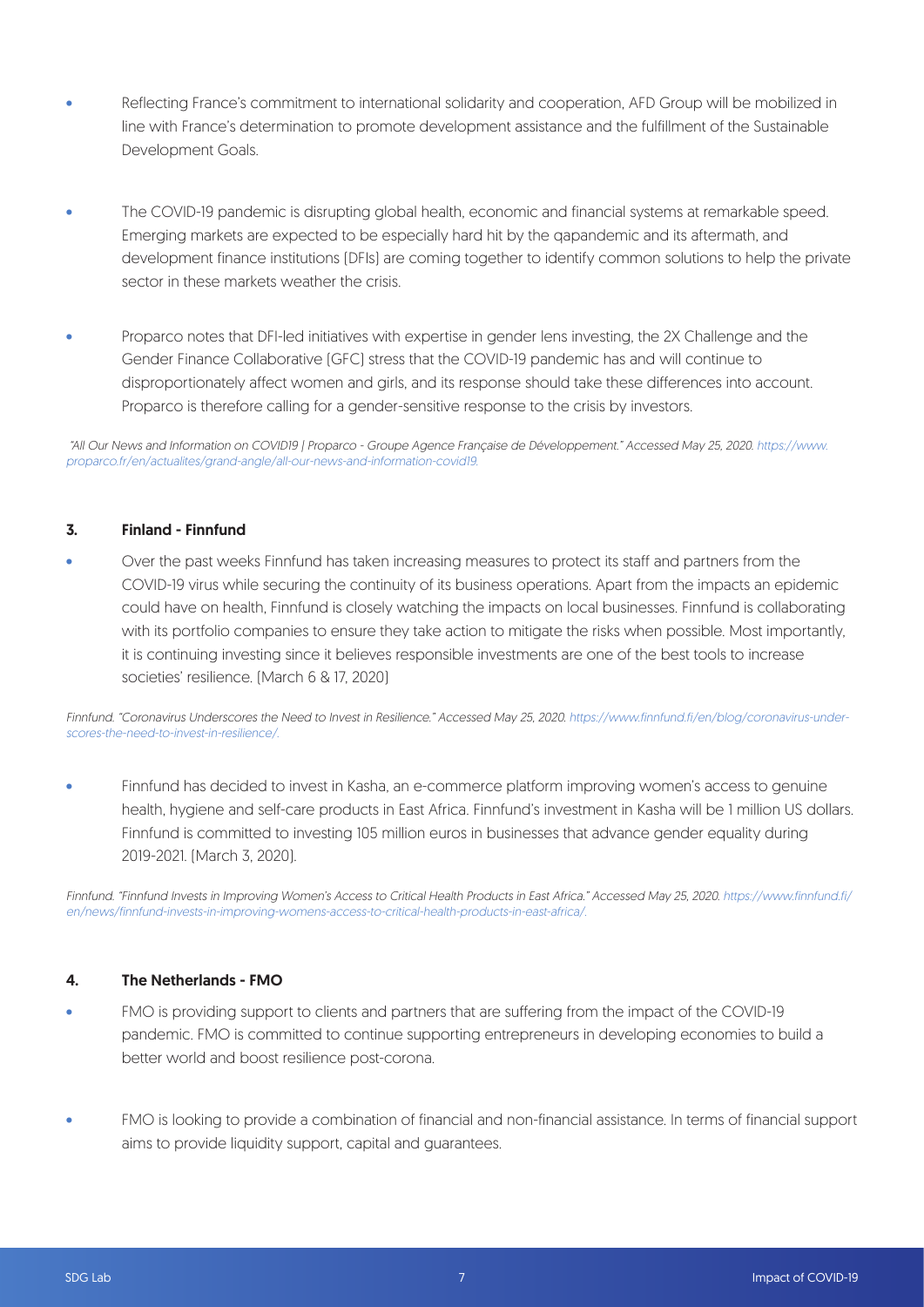- FMO is also proposing a strategic response package with non-financial support. The package, which encompasses three pillars, has been designed to ensure clients can continue serving vulnerable client segments and vital economic sectors. The three pillars include:
	- **›** Remote advisory services, covering crisis management, business continuity counseling and leadership coaching;
	- **›** A learning & exchange platform to bring together clients in webinars;
	- **›** Emergency grants (work in progress)

"FMO and COVID-19 - FMO." Accessed May 25, 2020. https://www.fmo.nl/fmo-and-covid-19.

#### 5. Canada - FinDev

- FinDev's Covid investigation into its portfolio has shown that the firms funded are responding to the crisis relatively well so far.
- Next task has been to try to understand what more could be done, and to anticipate potential challenges, or opportunities.
- Seeking to partner more proactively with companies in priority markets to support their growth and resilience. FinDev has reduced its regular investment approval decision-making process and is processing select transactions in 60 days.
- Has been ramping up consultations with peer organizations, exchanging information to see where it can add value in areas that FinDev Canada focuses on: the agribusiness value chain, sustainable infrastructure, and financial intermediaries. Given current circumstances, FinDev expects to be the busiest in this last sector, as it seeks to leverage investments and provide liquidity and capital buffers to the greatest number of small and medium-sized enterprises.

Martelli, Paulo. "COVID-19: Supporting Private Sector Resiliency in Emerging and Frontier Markets Is Key to a Global Recovery." Development Finance Institute Canada. Accessed May 25, 2020. https://www.findevcanada.ca/en/blog/covid-19-supporting-private-sector-resiliency-emerging-and-frontier-markets-key-global.

#### 6. Switzerland - SIFEM

• SIFEM and 15 other Development Finance Institutions (DFIs) from Europe, the US and Canada have grouped under the DFI Alliance and issued a joint statement to announce that they will work together to respond to the COVID-19 global pandemic in developing countries. The group aims to bring financial liquidity to the markets, support companies impacted by the virus, and promote new investments in global health, safety, and economic sustainability. The ability of DFIs to mobilise significant financial resources and to bring technical expertise to private sector enterprises in emerging and frontier markets is now more important than ever.

SIFEM. "Development Finance Institutions Join Forces to Respond to Covid-19-Crisis." Accessed May 25, 2020. https://www.sifem.ch/news/article/ development-finance-institutions-join-forces-to-respond-to-covid-19-crisis/.

SIFEM has joined both the 2X Challenge and the Gender Finance Collaborative who are now calling for a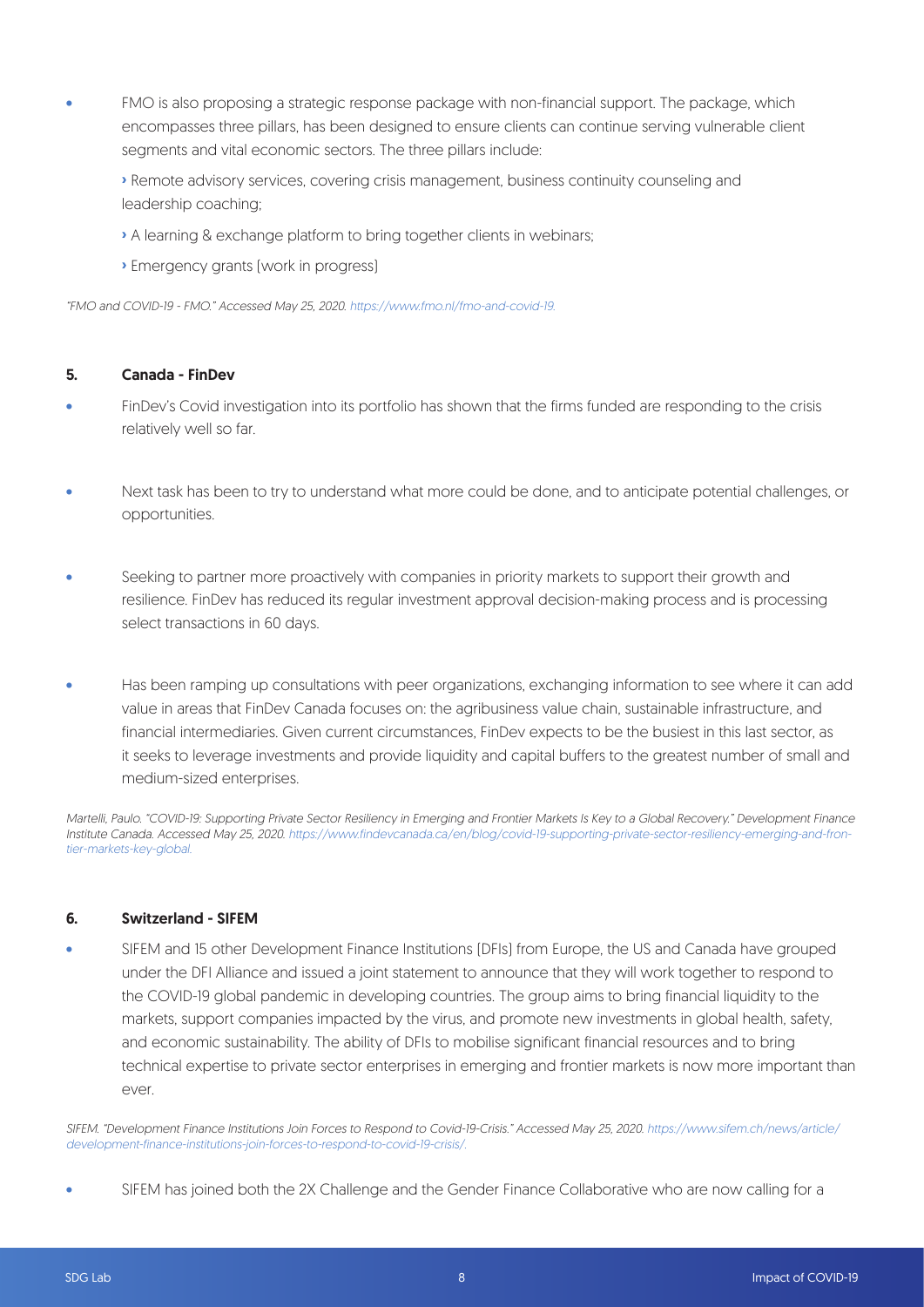gender-sensitive response to the crisis and who have provided a set of practical recommendations to incorporate into COVID-19 relief strategies by investors.

SIFEM. "Call for a Gender-Sensitive Response to the COVID-19-Pandemic." Accessed May 25, 2020. https://www.sifem.ch/news/article/call-for-agender-sensitive-response-to-the-covid-19-pandemic/

- In the context of the current Covid-19 crisis, Jörg Frieden, SIFEM Chairman, and Regine Aeppli, Member of the SIFEM Board, have expressed their concerns and the need for urgent action to Swiss newspaper Le Temps (in French) and to the Swiss Society of Foreign Affairs (SGA) respectively (in German)
	- **›** https://www.letemps.ch/opinions/face-virus-lappui-aux-pme-pays-emergents-incontournable
	- **›** https://www.sga-aspe.ch/kmu-in-schwellenlaendern-brauchen-unsere-unterstuetzung/

#### 7. China

- As of February 23, 99.5 billion Yuan of epidemic prevention and control subsidy has been allocated by the Ministry of Finance at all levels, of which 25.52 billion Yuan has been allocated by the central government.
- The government announced a package to support the digitalization of SMEs in the context of the crisis.
- In addition, a wide range of policy measures have been announced for SMEs at the regional level in China. These include deferred tax payments for SMEs, reducing rent, waiving of administrative fees, subsidizing R&D costs for SMEs, social insurance subsidies, subsidies for training and purchasing teleworking services, and lowering lending rates. Furthermore, banks are being granted extra funding to spur SME loans.

KPMG. "China - KPMG Global," May 7, 2020. https://home.kpmg/xx/en/home/insights/2020/04/china-government-and-institution-measures-in-response-to-covid.html.

- China has provided assistance to 89 countries and four international organizations to fight against the novel coronavirus, and a new round of aid implementation programs is currently being prepared.
- The assistance targets include countries with weak public health systems and epidemic prevention capabilities, and international organizations such as the European Union, the African Union, and ASEAN.
- China has donated \$ 20 million to the World Health Organization (WHO) to help certain countries strengthen their epidemic prevention capacity and improve their public health systems.
- Materials provided by China include testing reagents, masks, protective gowns, isolation goggles, forehead thermometers, medical gloves and shoe covers, and ventilators and other diagnostic and treatment equipment.
- Meanwhile, China has sent medical expert teams to other countries to conduct experience exchange and sharing and provide policies and diagnostic advice.

"CIDCA Outlines China's Anti-Virus Assistance to International Communities." Accessed May 25, 2020. http://en.cidca.gov.cn/2020-03/26/c\_465653. htm.

• China will be "under pressure" to extend loans or even write them off, according to research firm Economist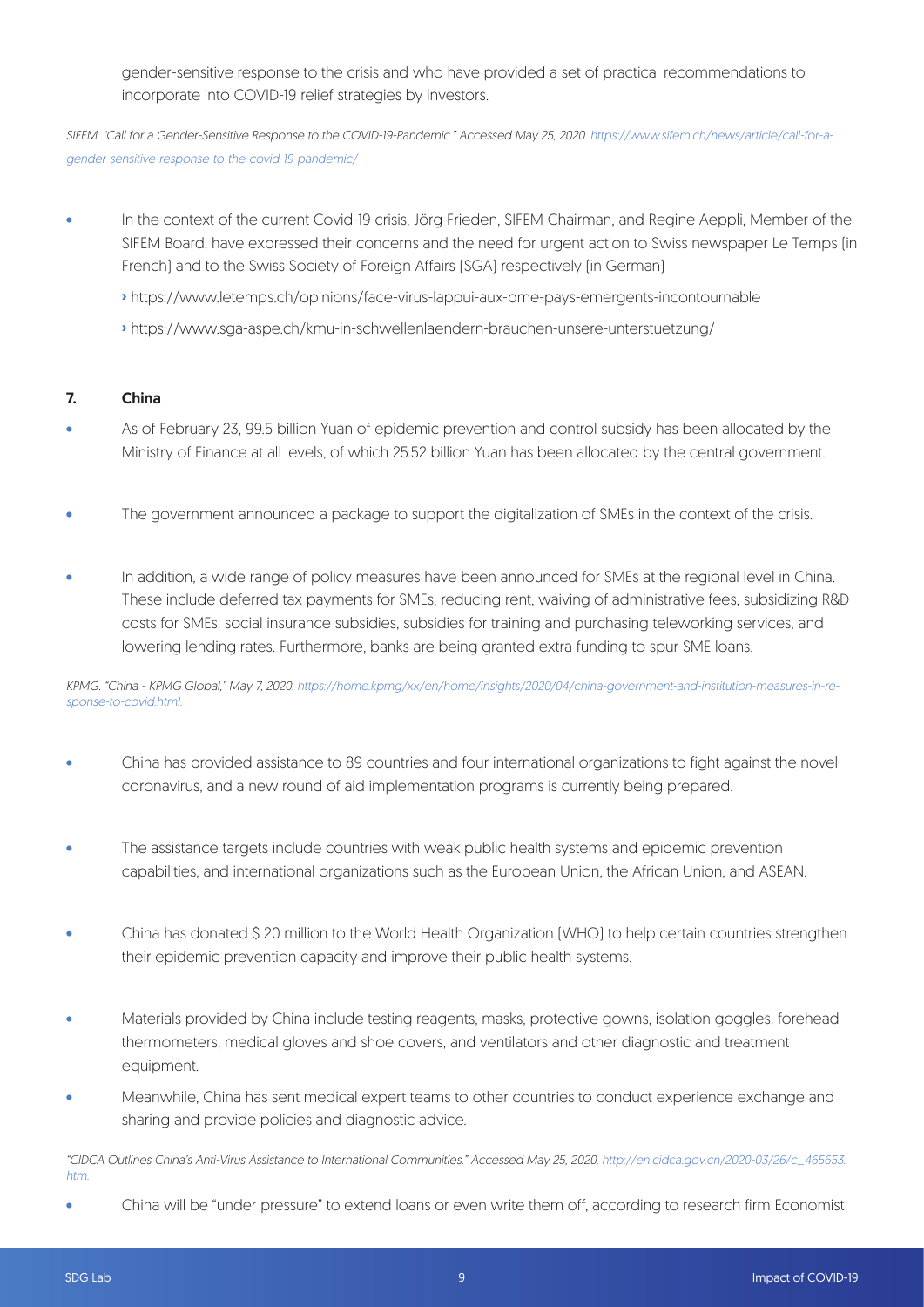Intelligence Unit. China has already "indicated some willingness" to offer debt-relief programs to certain low-income countries, said EIU. "Widespread debt write-offs could generate a negative feedback cycle that would discourage future Chinese lending activity over the remainder of 2020 (and into 2021)," (EIU)

• Much of the lending is done through two policy banks — the China Development Bank and Export-Import Bank of China.

Tan, Weizhen. "China under Pressure to Write off Loans as Countries Struggle to Repay Debt during Coronavirus Crisis." CNBC, May 11, 2020. https:// www.cnbc.com/2020/05/11/belt-and-road-china-may-have-to-write-off-loans-as-countries-struggle-to-pay.html.

- Chinese customs statistics show that between April 1 and 12, China exported USD 2 billion in preventive and diagnostic medical materials. Additionally, Chinese companies, both state-owned and private, especially those specializing in medical supplies, financing, and logistics, have donated medical materials to over 100 countries and international organizations.
- Multilaterally, the Asian Infrastructure Investment Bank (AIIB), of which China is the largest shareholder, has created a USD 5 billion crisis recovery fund to support countries and businesses during the pandemic. Following two recovery loans, to the cities of Beijing and Chongqing, the AIIB is now considering similar packages for Indonesia and India.
- China's Covid-19 response has reinforced the BRI's partnership network. For example, through the Health Silk Road initiative, China has extended Covid-19 assistance to 120 countries.

Akseer, Tabasum. "Covid-19 and China's Soft-Power Ambitions." The Asia Foundation (blog), April 29, 2020. https://asiafoundation.org/2020/04/29/ covid-19-and-chinas-soft-power-ambitions/.

#### B. Multilateral organizations:

#### 8. International Finance Corporation

- On March 17, IFC's Board approved \$8 billion in fast-track financing to help companies affected by the outbreak. The IFC response is part of the World Bank Group's \$14 billion fast-track financing package.
- IFC's fast-track financing is available to existing IFC clients who demonstrate a clear impact on their business due to the COVID-19 pandemic. Among other criteria, clients must be in good standing with IFC and compliant with environmental, social, and governance (ESG) requirements. Given the importance to rapidly deploy financing to shore up private sector activity amidst the unprecedented context, IFC is first focusing on its existing clients which meet the criteria.

"IFC and COVID-19 (Coronavirus)." Accessed May 25, 2020. https://www.ifc.org/wps/wcm/connect/NEWS\_EXT\_CONTENT/IFC\_External\_Corporate\_Site/News+and+Events/COVID-19/COVID-19-ifc.

#### 9. World Bank

• World Bank Group announced on May 19 its emergency operations to fight COVID-19 (coronavirus) have reached 100 developing countries. Since March, the Bank Group has rapidly delivered record levels of support in order to help countries protect the poor and vulnerable, reinforce health systems, maintain the private sector, and bolster economic recovery.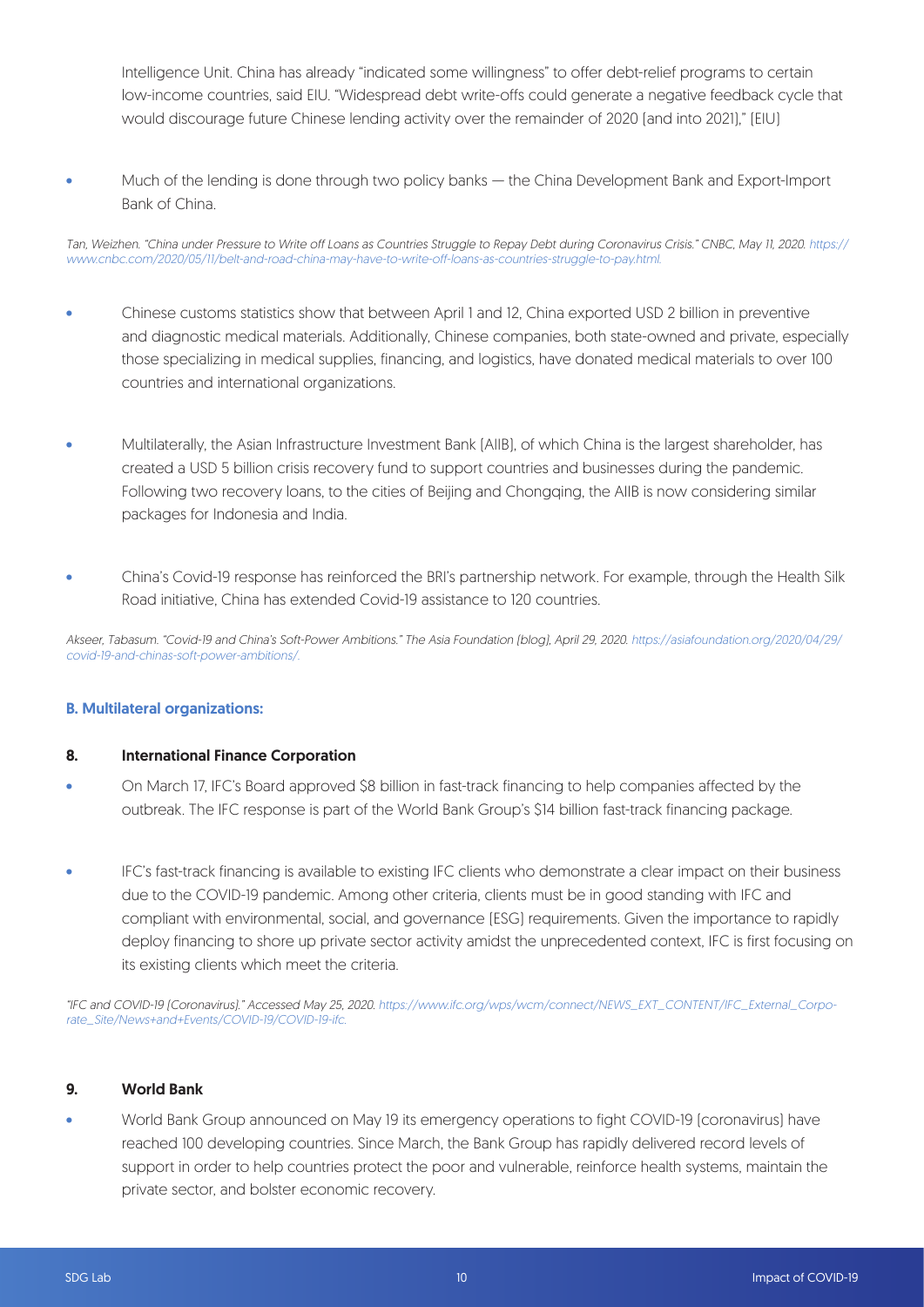• This assistance, the largest and fastest crisis response in the Bank Group's history, marks a milestone in implementing the Bank Group's pledge to make available \$160 billion in grants and financial support over a 15-month period to help developing countries respond to the health, social and economic impacts of COVID-19 and the economic shutdown in advanced countries.

World Bank. "World Bank Group: 100 Countries Get Support in Response to COVID-19 (Coronavirus)." Accessed May 25, 2020. https://www.worldbank.org/en/news/press-release/2020/05/19/world-bank-group-100-countries-get-support-in-response-to-covid-19-coronavirus.

#### 10. Asian Development Bank

Comprehensive Covid response report:

"Adbs-Comprehensive-Response-Covid-19-Pandemic-Redacted-Version.Pdf." Accessed May 25, 2020. https://www.adb.org/sites/default/files/institutional-document/579616/adbs-comprehensive-response-covid-19-pandemic-redacted-version.pdf.

- Asian Development Bank's immediate priority is to provide vital support to developing member countries as they confront the COVID-19 pandemic and return their economies to a path of sustainable growth.
- The Asian Development Bank (ADB) tripled the size of its response to the novel coronavirus disease (COVID-19) pandemic to \$20 billion and approved measures to streamline its operations for quicker and more flexible delivery of assistance. (13th April)
- The package expands ADB's \$6.5 billion initial response announced on 18 March, adding \$13.5 billion in resources to help ADB's developing member countries counter the severe macroeconomic and health impacts caused by COVID-19. The \$20 billion package includes about \$2.5 billion in concessional and grant resources.
- Up to \$13 billion will be provided through this new option to help governments of developing member countries implement effective countercyclical expenditure programs to mitigate impacts of the COVID-19 pandemic, with a particular focus on the poor and the vulnerable.
- Some \$2 billion from the \$20 billion package will be made available for the private sector. Loans and guarantees will be provided to financial institutions to rejuvenate trade and supply chains. Enhanced microfinance loan and guarantee support and a facility to help liquidity-starved small and medium-sized enterprises, including those run by female entrepreneurs, will be implemented alongside direct financing of companies responding to, or impacted by, COVID-19.

Bank, Asian Development. "ADB Triples COVID-19 Response Package to \$20 Billion." Text. Asian Development Bank. Asian Development Bank, April 13, 2020. https://www.adb.org/news/adb-triples-covid-19-response-package-20-billion.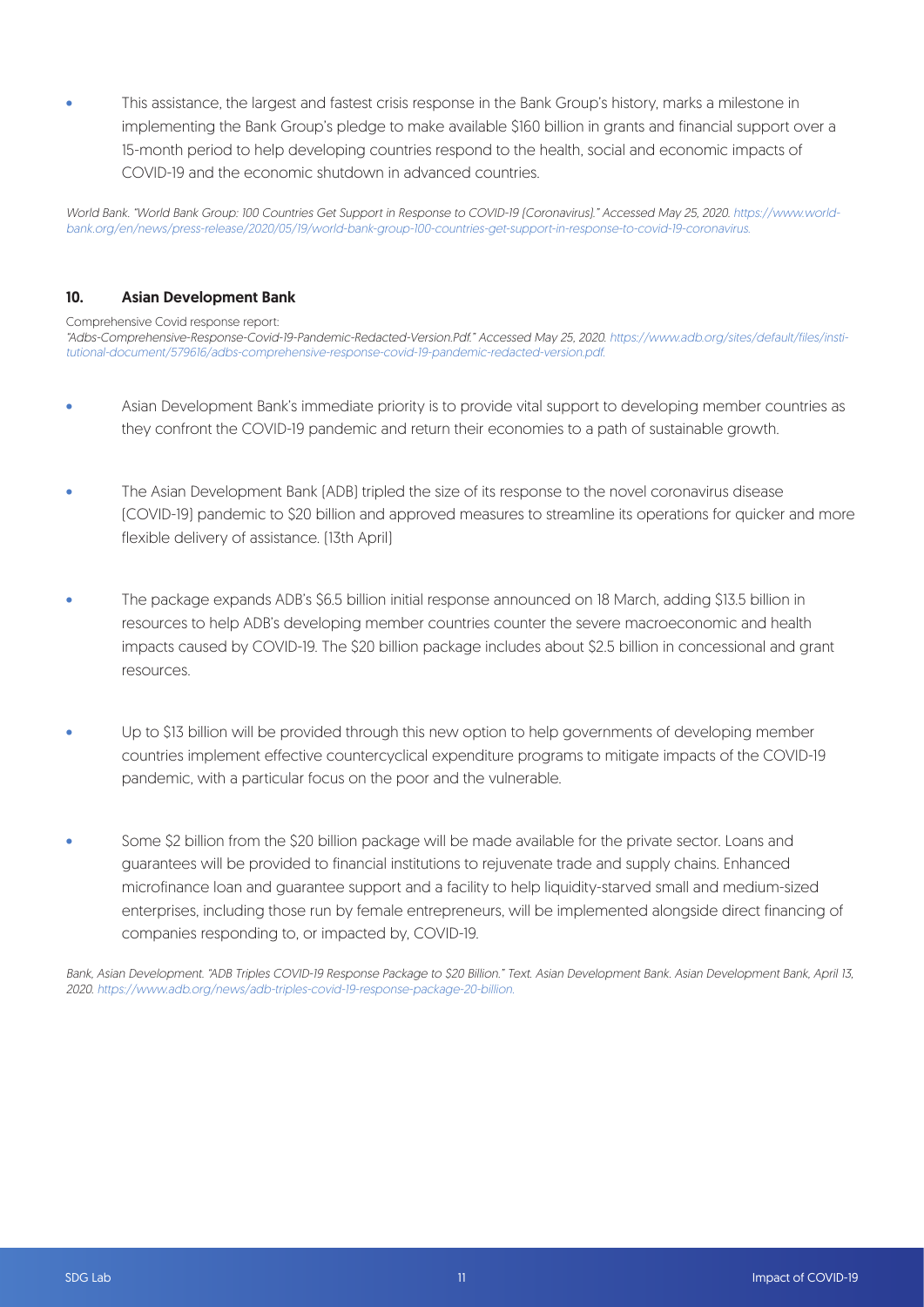#### C. Some additional coalitions have emerged:

#### DFI Alliance: The DFI Alliance is a cooperation agreement establishing an alliance between OPIC, FinDev Canada and the EDFI

- The Development Finance Institutions [DFIs] of 16 OECD countries, grouped under the DFI Alliance, are focusing on mitigating the impact of COVID-19 on essential business activities in these countries.
- Efforts include limiting liquidity issues in financial sectors, supporting existing companies impacted by the virus, and promoting new investment in goods and services necessary to global health, safety, and economic sustainability.
- The DFI Alliance is identifying opportunities to finance the local private sector response to the health crisis with the goal of speeding recovery.

"20200403\_DFIAlliance\_statementintro.Pdf." Accessed May 25, 2020. https://www.sifem.ch/fileadmin/user\_upload/sifem/pdf/en/EDFI\_Documents/20200403\_DFIAlliance\_statementintro.pdf.

#### EDFI (Association of bilateral European Development Finance Institutions):

- EDFI's goal is to work together to provide and mobilize billions of dollars of funding to help the private sector deliver critical healthcare supplies, ensure micro, small, and medium businesses have access to capital, and strengthen global supply chains which sustain millions of workers in developing countries.
- EDFI is scaling up long-term capital for restructuring and building back better across the most affected sectors including transportation, tourism, food supply chains and logistics, and with a close eye on gender and climate goals. The role of technology will also be a focus with the goal of increasing digital connectivity for the vulnerable as well as leveraging technology to improve access to markets and services.

EPIC. "Scaling up Cooperation among Development Finance Institutions in Response to COVID-19." EDFI (blog). Accessed May 25, 2020. https:// www.edfi.eu/news/scaling-up-cooperation-among-development-finance-institutions-dfis-in-response-to-covid-19/.

#### The Response, Recovery, and Resilience Investment Coalition ('R3 Coalition'):

- Aims to accelerate and amplify efforts to mobilize and coordinate impact investors to quickly fill financing gaps in efforts to address the devastating coronavirus crisis.
- This initiative is managed by the Global Impact Investing Network (GIIN) as the organizing body and is supported by a group of leading foundations. The R3 Coalition will focus on maximizing global impact investing response efforts by:
	- **›** Surfacing high-impact investment opportunities, particularly those related to health interventions and access to capital, for investors seeking new COVID-19 related investments;
	- **›** Identifying and filling financing gaps, and coordinating efforts among relevant impact investors to direct new capital to high-impact solutions;
	- **›** Sharing learnings, insights, and resources with the wider investment community to inform and support longer-term economic recovery and resilience efforts.
	- **›››** https://thegiin.org/r3coalition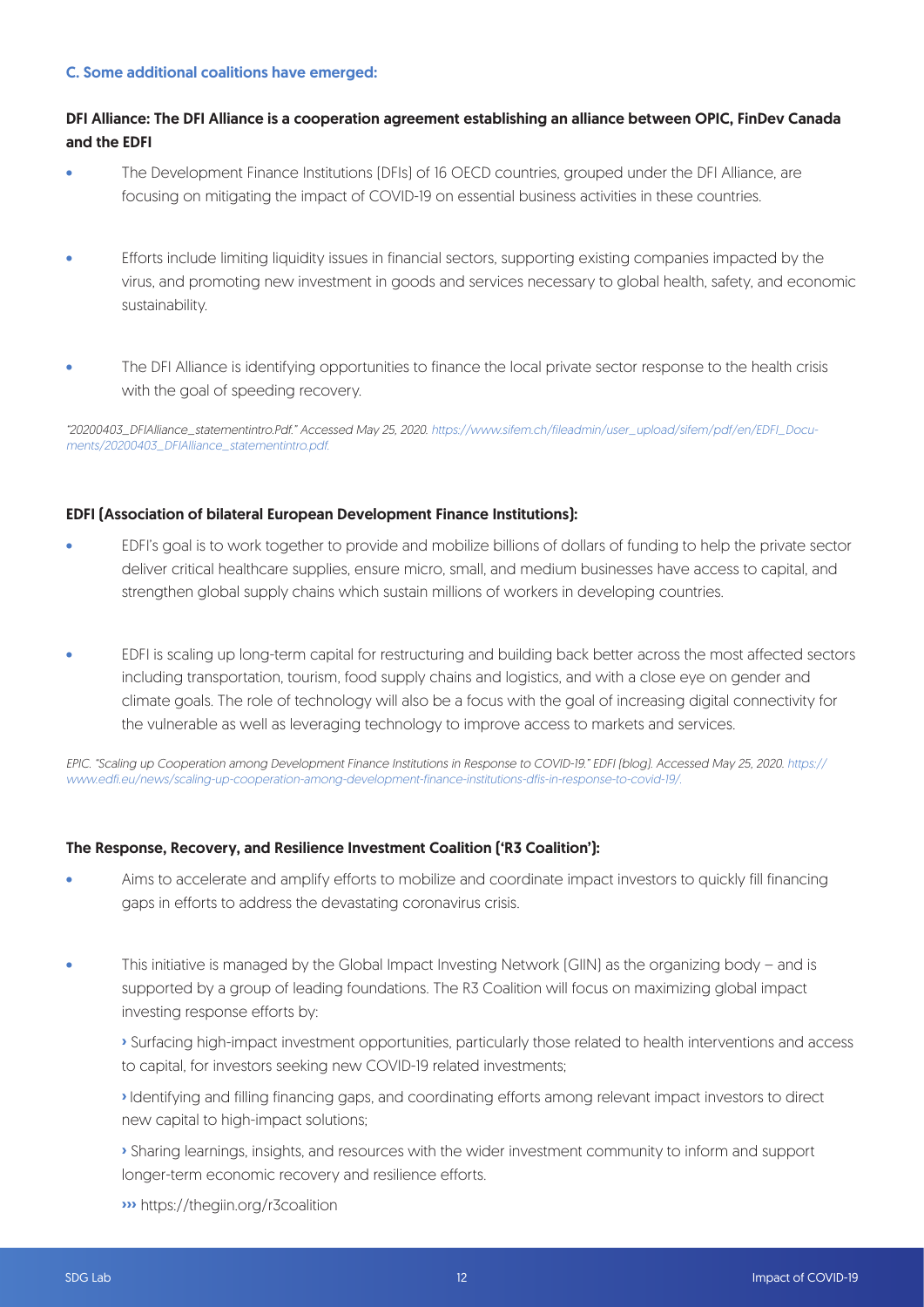#### Appeal to European Governments:

20 high-ranking European personalities from academia, international organisations, governments and politics, including former Federal Councillor Johann Schneider-Amman, are appealing to European governments to not forget the private sector in their responses to the global pandemic.

"European\_DFIs\_Call\_for\_action\_4\_May\_2020.Pdf." Accessed May 25, 2020. https://www.sifem.ch/fileadmin/user\_upload/sifem/pdf/en/EDFI\_Documents/European\_DFIs\_Call\_for\_action\_4\_May\_2020.pdf.

## **UNITED NATIONS RESPONDS TO THE CRISIS**

#### 2.1 UNSG & UNSDG

#### 2.1.1 The Secretary-General's UN COVID-19 Response and Recovery Fund:

- The United Nations COVID-19 Response and Recovery Fund is a UN inter-agency fund mechanism established by the UN Secretary-General to help support low- and middle income programme countries to respond to the pandemic and its impacts, including an unprecedented socio-economic shock.
- The Fund's coverage extends to all low- and middle- income programme countries and, in particular, those populations not included in the Global Humanitarian Appeal, helping to safeguard their progress towards the Sustainable Development Goals.

**›** The financial requirements of the Fund are projected at US\$2 billion, with US\$1 billion needed in the first nine months of operation

**›** The Fund complements the World Health Organization (WHO)'s Strategic Preparedness and Response Plan and the UN Office for the Coordination of Humanitarian Affairs (OCHA)'s Consolidated Global Humanitarian Appeal for COVID-19.

**›** Three main objectives:

 **›››** Enable Governments and Communities to suppress the transmission of the virus: Support countries to fully implement their National Plans

 **›››** Mitigate the Socioeconomic Impact and safeguard people and their livelihoods: Enhance social protection mechanisms through immediate impact measures; scale-up cash transfers, insurance, food security, asset creation, and safety nets; and relieve the disproportionate burden of COVID-19 on women and children

**›››** Recover Better: Strengthen and test national preparedness measures.

<sup>&</sup>quot;UNSDG | The Secretary-General's UN COVID-19 Response and Recovery Fund." Accessed May 26, 2020. https://unsdg.un.org/resources/secretary-generals-un-covid-19-response-and-recovery-fund.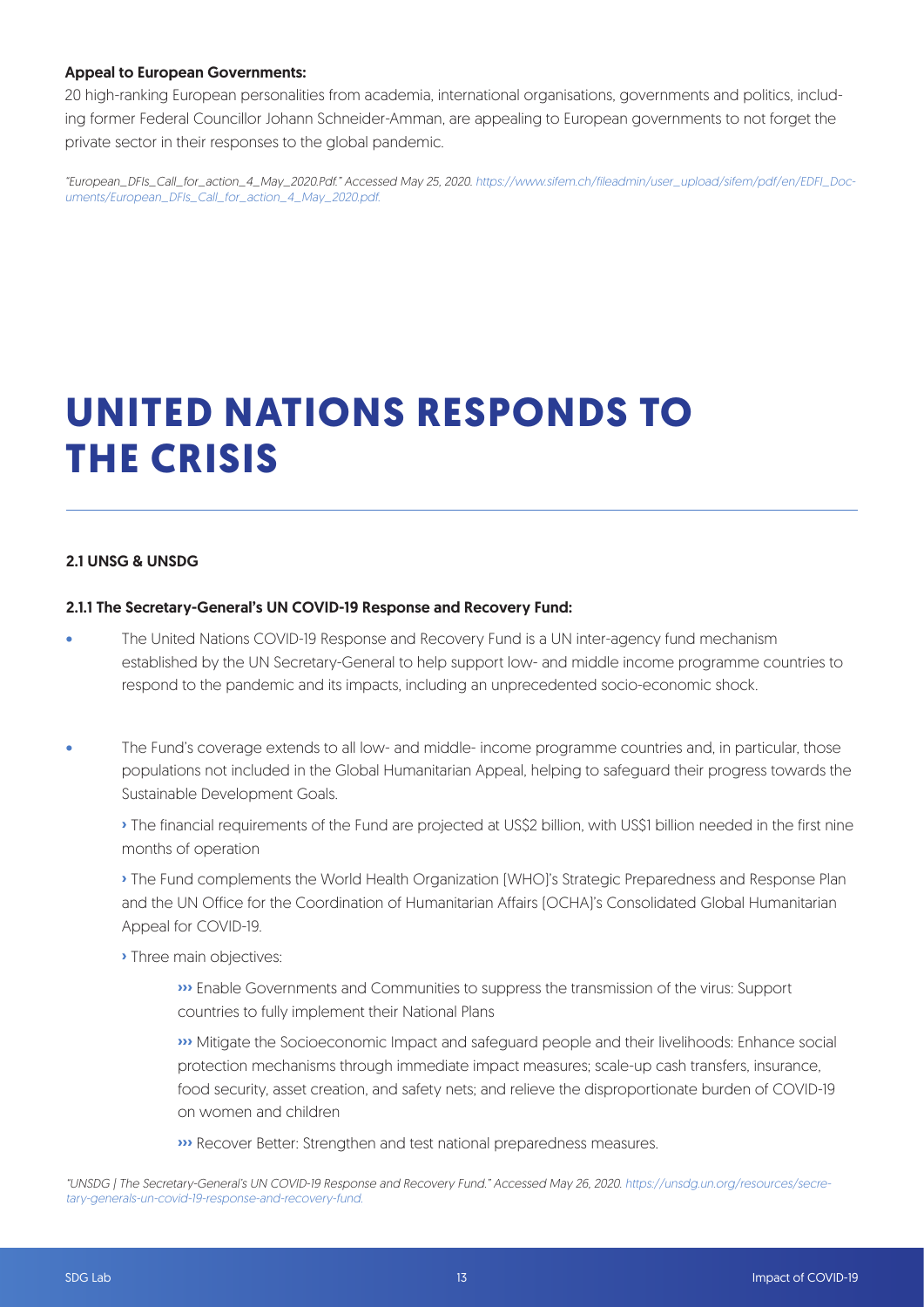#### 2.1.2 A UN framework for the immediate socio-economic response to COVID-19

- This socio-economic response framework consists of five streams of work to protect the needs and rights of people living under the duress of the pandemic, with particular focus on the most vulnerable countries
	- **›** 1. Ensuring that essential health services are still available and protecting health systems.
	- **›** 2. Helping people cope with adversity, through social protection and basic services.

**›** 3. Protecting jobs, supporting small and medium-sized enterprises, and informal sector workers through economic response and recovery programmes.

**›** 4. Guiding the necessary surge in fiscal and financial stimulus to make macroeconomic policies work for the most vulnerable and strengthening multilateral and regional responses.

**›** 5. Promoting social cohesion and investing in community-led resilience and response systems.

- A significant proportion of the UN's existing US\$17.8 billion portfolio of sustainable development programmes across all the Sustainable Development Goals (SDGs) will be adjusted and expanded towards COVID19 related needs. Repurposing and reprogramming efforts have already started, in close collaboration with programme countries, donors and partners.
- "The COVID-19 pandemic is far more than a health crisis: it is affecting societies and economies at their core. While the impact of the pandemic will vary from country to country, it will most likely increase poverty and inequalities at a global scale, making achievement of SDGs even more urgent."
- "The 2030 Agenda must be preserved, and the SDGs must be reached. As the Secretary-General has highlighted, it is in fact development deficits, failures in achieving the Millennium Development Goals (MDGs) and delays in our SDG trajectories that have made so many countries across every continent so vulnerable to this crisis."
- "This pandemic is also a jobs and livelihoods crisis that threatens the SDG progress. Small and medium-sized enterprises (SMEs), farm workers, the self-employed, daily wage earners, refugees and migrant workers are hit the hardest."
- "In all contexts, gender equality and inclusion of women in the response, in line with SDG 5, will be critical in order not to risk backsliding on limited rights gained and jeopardizing the attainment of the SDGs as a whole."
- The collective know-how of the United Nations' 131 Country Teams serving 162 countries and territories is being mobilized to implement this framework over the next 12 to 18 months. This is undertaken under the leadership of the UN Resident Coordinators, with support from UNDP as technical lead, drawing from a network of global and regional expertise and the UN Country Teams.

"UNSDG | A UN Framework for the Immediate Socio-Economic Response to COVID-19." Accessed May 26, 2020. https://unsdg.un.org/resources/ un-framework-immediate-socio-economic-response-covid-19.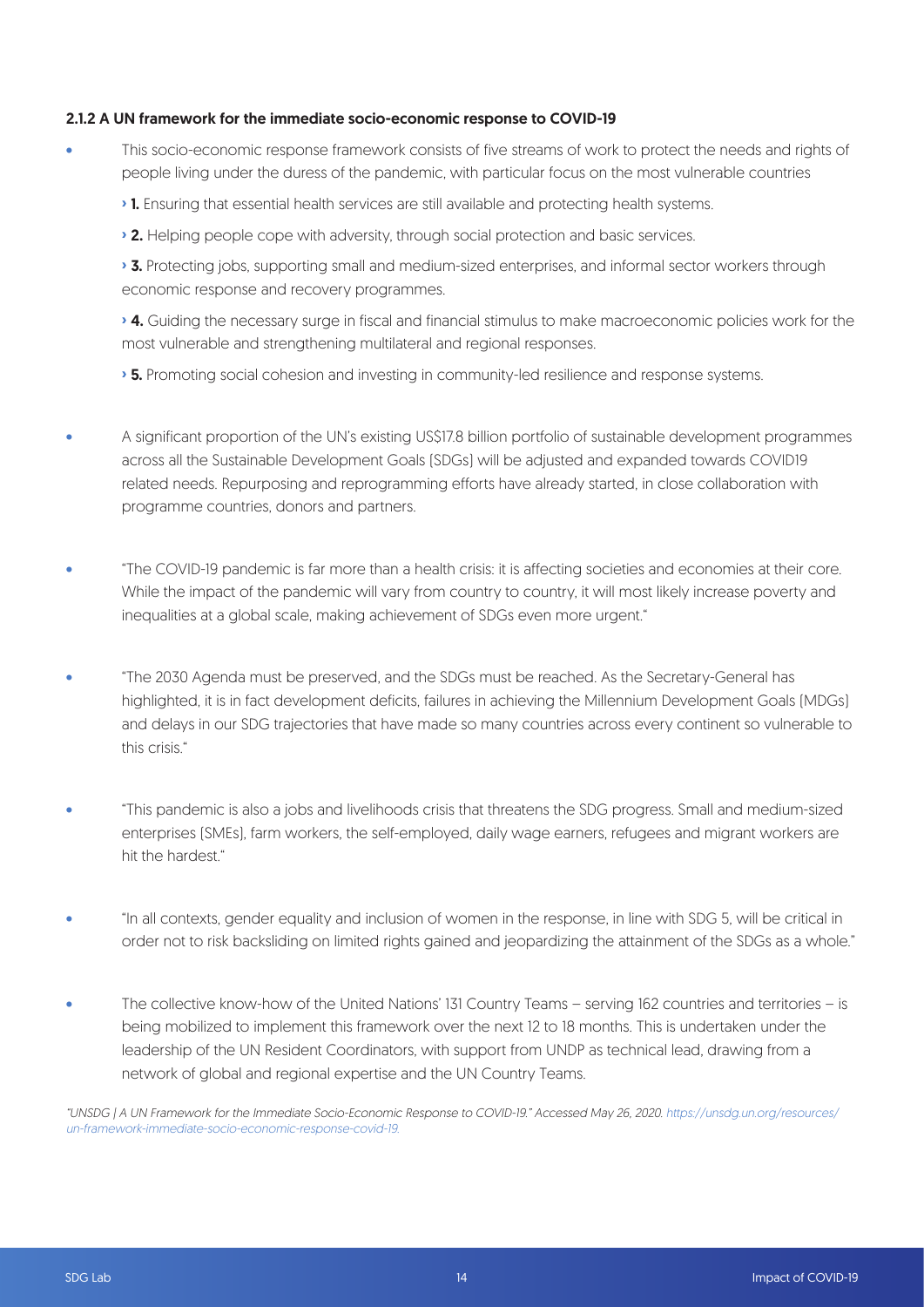#### 2.1.3 SHARED RESPONSIBILITY, GLOBAL SOLIDARITY: Responding to the socio-economic impacts of COVID-19

- "This report is a call to action, for the immediate health response required to suppress transmission of the virus to end the pandemic; and to tackle the many social and economic dimensions of this crisis. It is, above all, a call to focus on people – women, youth, low-wage workers, small and medium enterprises, the informal sector and on vulnerable groups who are already at risk."
	- **›** The first step is to mount the most robust and cooperative health response the world has ever seen.

**›** The second step is to do everything possible to cushion the knock-on effects on millions of people's lives, their livelihoods and the real economy.

**›** The third step is to learn from this crisis and build back better.

"UNSDG | Shared Responsibility, Global Solidarity: Responding to the Socio-Economic Impacts of COVID-19." Accessed May 26, 2020. https://unsdg. un.org/resources/shared-responsibility-global-solidarity-responding-socio-economic-impacts-covid-19.

#### 2.2 UNCDF

- UNCDF can support LDCs and other countries in need through its core mandate to build stable and resilient local economies and by leveraging a range of technical expertise and investment instruments to reduce and limit economic and social hardship for poor communities.
- UNCDF offers a systemic value proposition to drive finance in more dynamic ways for poor people and excluded populations. UNCDF's tools include supporting digital payments to enable key financial flows; boosting the capacity of local governments to accept and deploy funding quickly to meet local needs; and injecting targeted investment funds into small and medium enterprises (SMEs) to stabilize local economies and accelerate recovery.

"UNCDF Response to COVID-19 - UN Capital Development Fund (UNCDF)." Accessed May 26, 2020. https://www.uncdf.org/article/5452/covid-19.

• UNCDF is using digital innovations to support countries during this crisis with an array of initiatives in Africa, and Asia and the Pacific in response to the COVID19.

List of partners: https://airtable.com/embed/shrVoMRmUzde7E5RY/tbleZjpeprfjLxa2g?backgroundColor=blue&viewControls=on

#### 2.3 UNDP

- UNDP has transitioned all critical operations to digital and virtual platforms, enabling teams to continue delivering effectively despite restrictions on movement and physical interaction.
- It is streamlining policies and procedures for greater agility, increasing its flexibility to receive and deliver private sector and other financing, and taking steps to ensure frontline staff are well supported and cared for as they help countries through this crisis.
- UNDP's response is framed around three objectives: Helping countries to prepare for and protect people from the pandemic and its impacts, to respond during the outbreak, and to recover from the economic and social impacts in the months to come.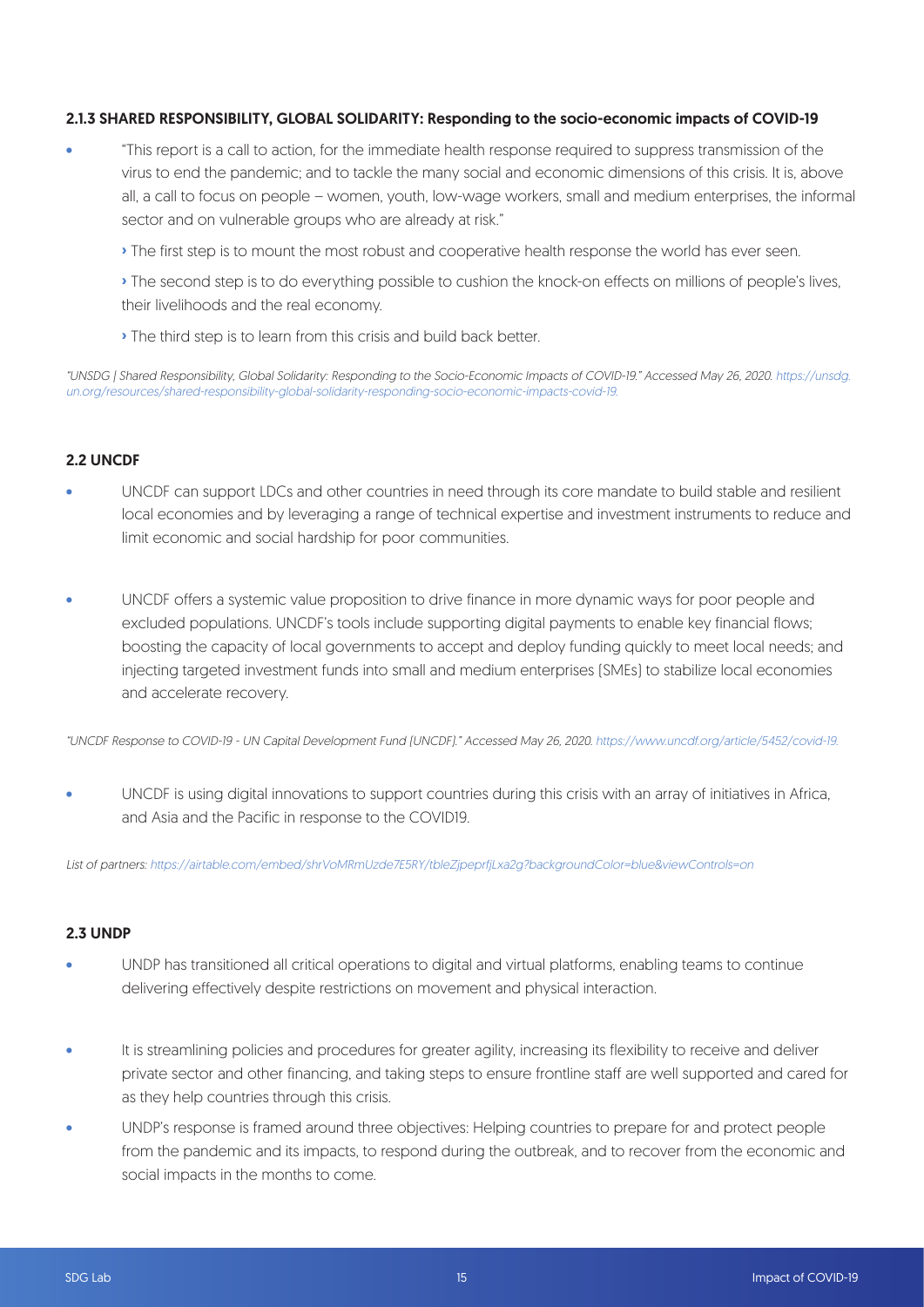- UNDP is providing COVID-19 health systems support to countries including Bosnia and Herzegovina, China, Djibouti, El Salvador, Eritrea, Iran, Kyrgyzstan, Madagascar, Nigeria, Paraguay, Panama, Serbia, Ukraine and Vietnam.
- Globally, UNDP is helping the private sector respond, including through a business guide for private sector engagement, developed with FAO, the Global Compact, IOM, OCHA, the UN Foundation, UN Women, WFP and WHO.
- In partnership with national, regional and global financial institutions and the private sector, UNDP will work with Ministries of Finance, financial regulators and sectoral ministries to help ensure finance gets where it is most needed as governments, business, and communities prepare, respond and recover.
- UNDP is currently producing country-specific assessments of the COVID-19 economic impact, policy options to contain it, and approaches to protect the most vulnerable. We are assessing how existing instruments in each country, including subsidies, transfers and existing social protection instruments, can be used for short-term response to the crisis.
- UNDP is leveraging its longstanding partnership with the WHO, the Global Fund to fight AIDS, Tuberculosis and Malaria (Global Fund) and UNAIDS.

UNDP. "COVID-19 UNDP's Integrated Response." Accessed May 26, 2020. https://www.undp.org/content/undp/en/home/librarypage/hiv-aids/covid-19-undp\_s-integrated-response.html.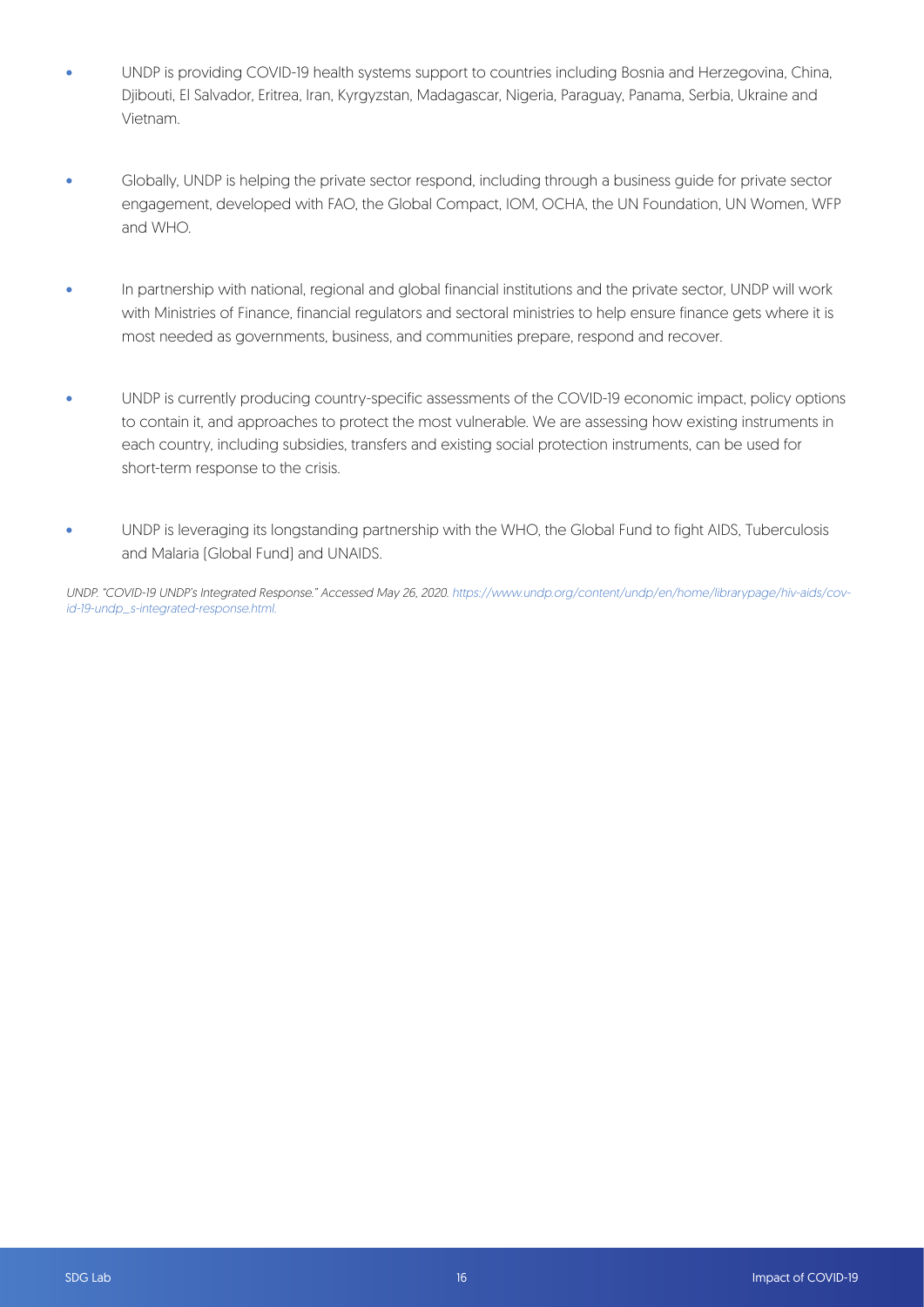### **DEVELOPING COUNTRIES SAFEGUARD MEASURES FOR CRITICAL ACCESS TO RESOURCES**

#### 1. Kenya

Kenya has focused on economic stimulus measures, cutting the MPC policy rate and reducing cash reserve ratios. The government has also made available industry-specific packages (such as the \$5 million available to the tourism industry by the Treasury).

- On 17 March, a central bank order was issued to banks to waive bank fees for individuals who move money between their bank accounts. The order also increased the upper limit for mobile money transfers by SMEs. On 18 March authorities reached a deal with Kenyan commercial banks to restructure nonperforming loans caused by Covid-19 layoffs.
- On 23 March, the MPC cut its policy rate from 8.25% to 7.25% and reduced the cash reserve ratio from 5.25 to 4.25. The central bank states that it "will ensure that the interbank market and liquidity management across the sector continue to function smoothly".
- Bank debt restructurings also apply to businesses facing financial instability due to Covid-19. This is not necessarily directly aimed at keeping businesses up and running, but it may contribute to assisting them. SMEs can now make larger mobile money transfers.

KPMG. "Kenya - KPMG Global," May 11, 2020. https://home.kpmg/xx/en/home/insights/2020/04/kenya-government-and-institution-measures-in-response-to-covid.html.

#### 2. Ghana

- The Central Bank of Ghana has taken measures to mitigate the negative impact of the outbreak, including cutting interest rates and reserve requirements, and decreasing banks' conservation buffers.
- The Central Bank cut interest rate to 8-year low from 16% to 14.5%;
- The Central Bank lowered reserve requirements for lenders from 10% to 8% in order to provide liquidity support to critical sectors;
- The Central Bank decreased banks' conservation buffer from 3% to 1.5%, which cuts the capital-adequacy ratio from  $13\%$  to  $115\%$
- The Central Bank asked the IMF for a rapid disbursement of a credit facility to help the country face the negative economic impact caused by the Covid-19 outbreak.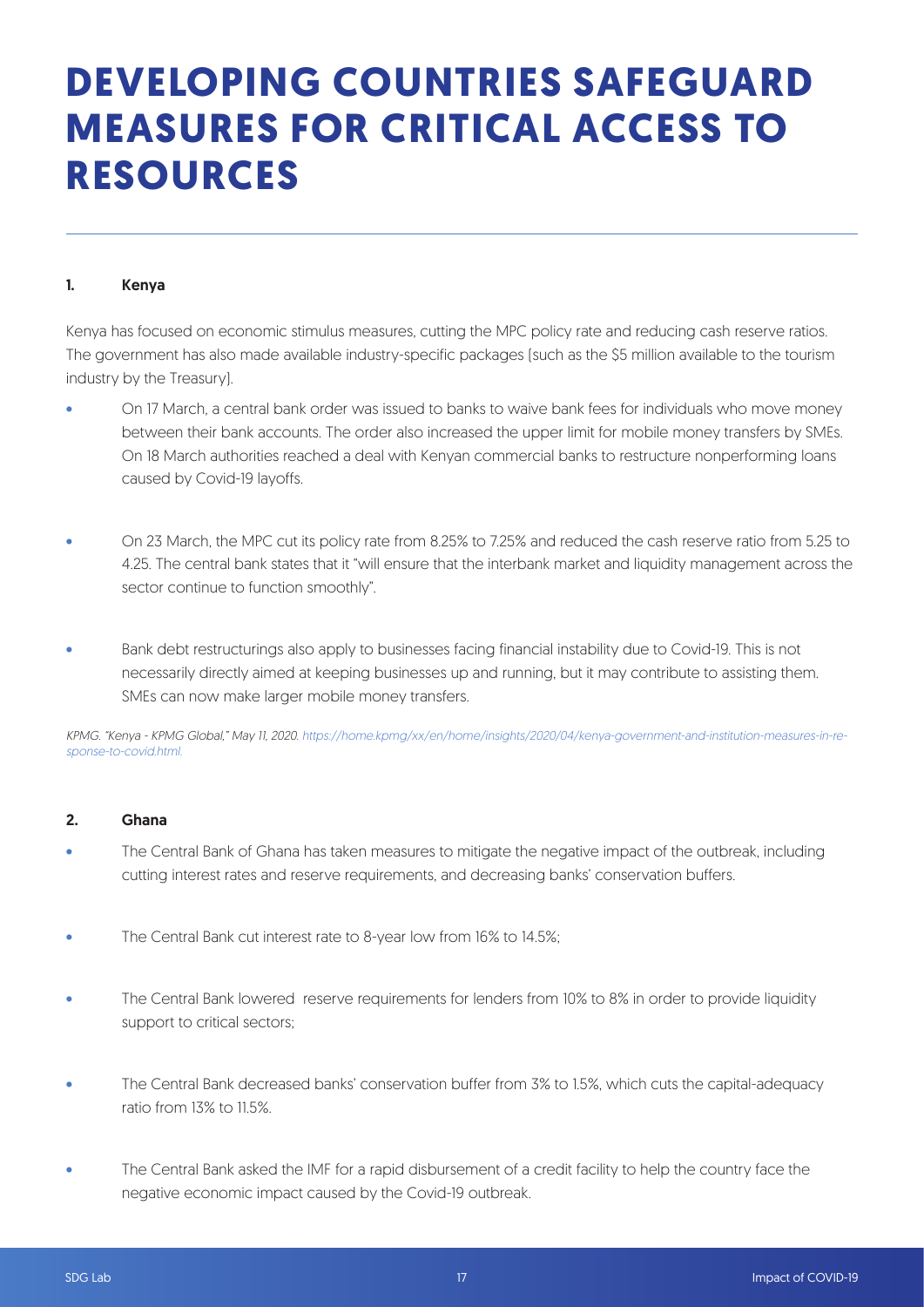The Bank of Ghana has decided to decrease the cost of fund transfers through mobile money, in order to avoid a low in transactions.

KPMG. "Ghana - KPMG Global," May 20, 2020. https://home.kpmg/xx/en/home/insights/2020/04/ghana-government-and-institution-measures-in-response-to-covid.html.

#### 3. India

The Government of India (Finance minister) announced on 24 March 2020 relief measures in view of COVID-19 outbreak. On March 26th INR 1.7 trillion (~USD 22 billion) relief package was announced by the Finance Minister.

#### Food related:

- About two-thirds of population will be covered under the Pradhan Mantri Garib Kalyan Anna Yojana (Food scheme)
- Everyone under this scheme will get 5 kg of wheat and rice for free in addition to the current 5 kg allocation for the next 3 months
- In addition, 1 kg of preferred pulse (based on regional preference) will be given for free to each household under this Food scheme for the next three months.
- Farmers currently receive INR 6,000/- every year through the PM-KISAN scheme (minimum income support scheme) in three equal instalments. The government will now be giving the first instalment upfront for fiscal year starting April 2020. About 86.9 million farmers are expected to benefit from this immediately.
- MNREGA workers: Wage increase from INR 182/- to INR 202/-. Such an increase will benefit 50 million families. The wage increase will amount into an additional income of INR 2,000/- per worker.
- 30 million senior citizens, widows, disabled to get a one-time ex-gratia amount of INR 1,000 in two instalments over the next 3 months.
- 200 million woman Jan Dhan account holders to be given ex-gratia amount of INR 500 per month for the next 3 months, to run the affairs of their household.
- Women in 83 million families below the poverty line covered under Ujwala scheme will get free LPG cylinders for 3 months.
- For 630,000 Self-help Groups (SHGs), which help 70 million households, the government is doubling collateral-free loans to Rs 200,000.
- State governments have been directed to use the welfare fund for building and construction workers. The District Mineral Fund, worth about INR 310 billion, will be used to help those who are facing economic disruption because of the lockdown.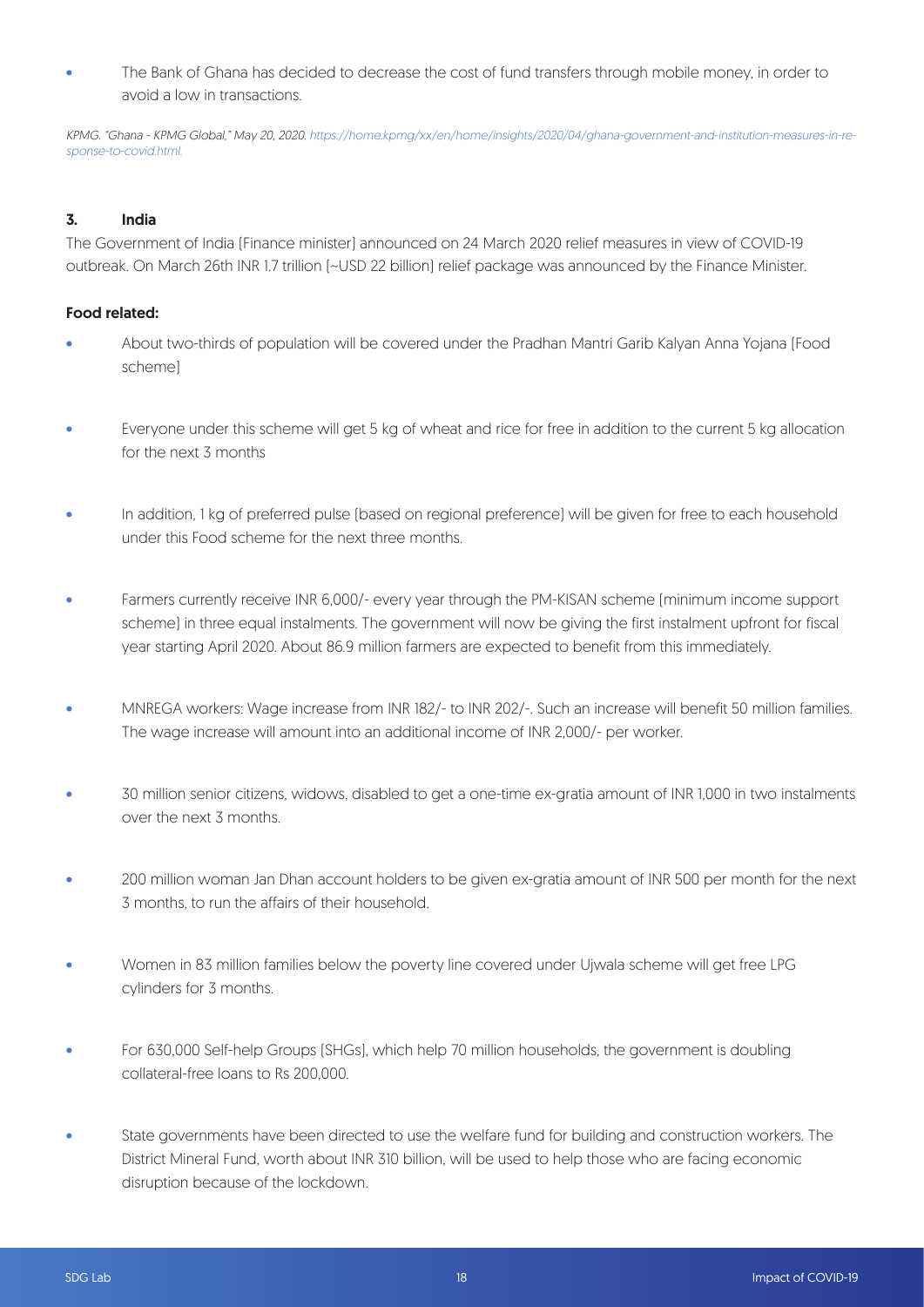#### Healthcare related:

• The Finance Minister has announced medical insurance cover of Rs 5 million per healthcare worker. About 2 million health services and ancillary workers will benefit from such an insurance scheme.

#### Relief for MSMEs:

- INR3 Lakh crore (USD 39 bn) collateral free loan with 100% credit guarantee
- INR20k crore (USD 2.6 bn) subordinate debt for stressed MSMEs
- INR50k crore (USD 6.5 bn) equity infusion for MSMEs with growth potential and viability through Fund of Funds
- New definition of MSMEs investment limit revised upwards; additional criteria of turnover introduced
- No global tenders for government contracts up to INR200 crore (USD 26 mn)
- E-market linkage to be promoted as replacement of trade fairs and exhibitions
- MSME dues to be cleared within 45 days

KPMG. "India - KPMG Global," May 20, 2020. https://home.kpmg/xx/en/home/insights/2020/04/india-government-and-institution-measures-in-response-to-covid.html.

#### 4. Colombia

The government has unveiled around USD 3.7 billion (1.5% of GDP) in measures to counter the effects of the coronavirus outbreak. These include additional cash transfers for the most vulnerable, VAT rebates for the poorest, tax deferrals for companies, and financing support for SMEs.

On March 11 the Colombian president announced a package of economic measures to mitigate the effects on the tourism and aviation sectors. The Government has also opened a new credit line for the tourism and aviation sector.

KPMG. "Colombia - KPMG Global," May 20, 2020. https://home.kpmg/xx/en/home/insights/2020/04/colombia-government-and-institution-measures-in-response-to-covid.html.

#### 5. Costa Rica

- The Monetary Policy Rate was reduced to 1.25% annually.
- The Interest Rate on one day deposits was reduced to 0.01%
- The Permanent Credit Facility was reduced to 2%.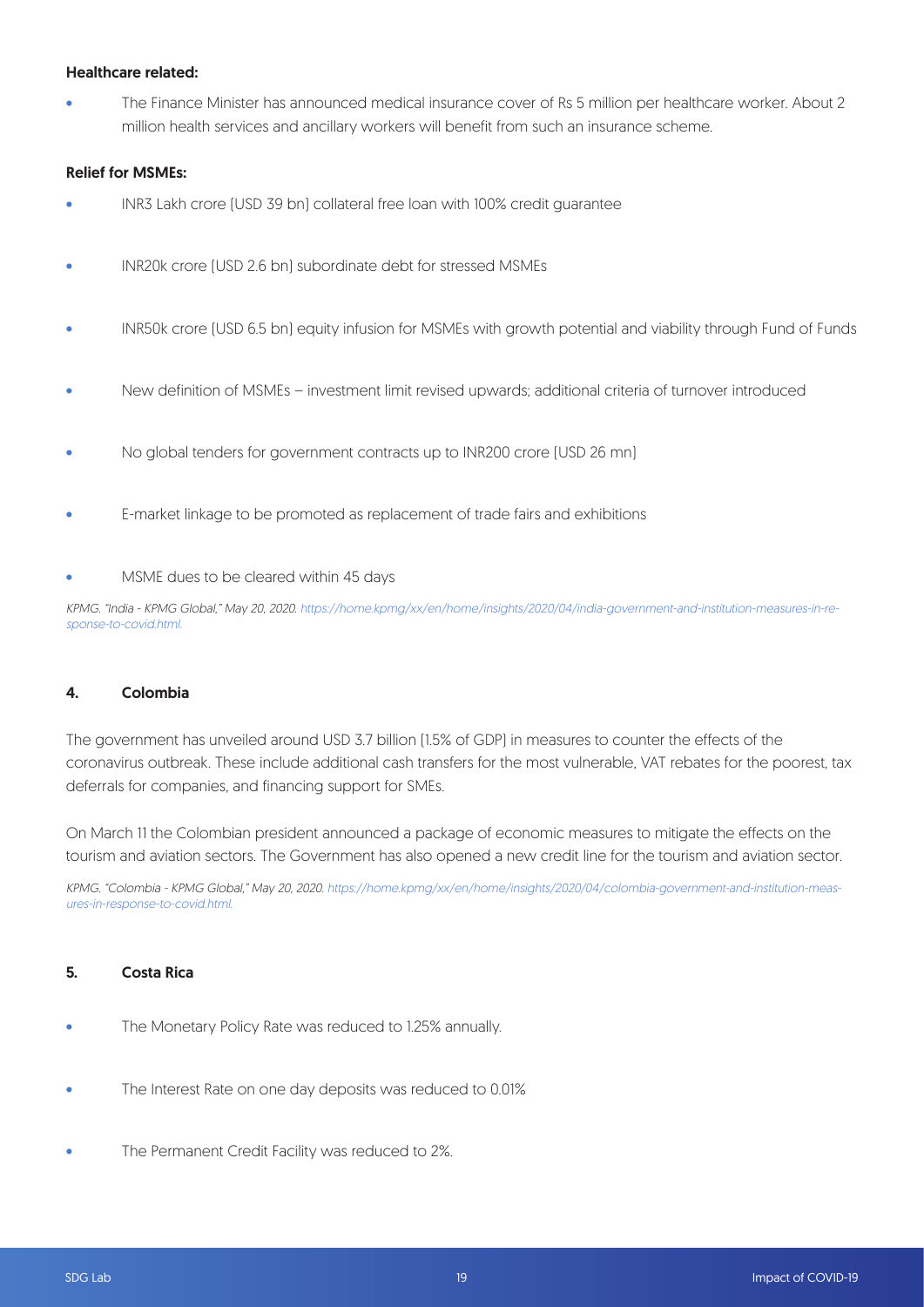- The Integrated Liquidity Market Permanent Deposit Facility Rate was reduced to 0.01%
- In addition, the Financial System Supervisory Council (CONASSIF for its initials in Spanish) has adopted measures to protect the grant of credit to the public, including the possibility of renegotiating up to 2 times the conditions of the credit, without affecting the debtor's credit rating, among others.

KPMG. "Costa Rica - KPMG Global," May 11, 2020. https://home.kpmg/xx/en/home/insights/2020/04/costa-rica-government-and-institution-measures-in-response-to-covid.html.

#### 6. Tanzania

- Magufuli (President of Tanzania) has rejected the need to restrict movement of citizens, claiming stringent social isolation measures would severely damage the economy. While large public gatherings have been banned and schools and universities have been closed, markets remain open.
- Despite Magufuli's intention to safeguard Tanzania's economy as much as possible, El-Noshokaty says a financial crisis is inevitable due to the scale of the outbreak around the world.
- "Tanzania is heavily dependent on tourists coming in, so this source is gone," he says. "It also means that a lot of people who work in the tourism sector will lose their job and this will lead to financial crisis for a lot of ordinary people. But it will also lead to much less income for the government this year."
- Opposition leader Mbowe has pressured the government to introduce an economic stimulus package similar to what has been implemented in other countries such as South Africa.

Welle (www.dw.com), Deutsche. "Tanzania under Fire from WHO for Lackluster Response to COVID-19 Pandemic | DW | 01.05.2020." DW.COM. Accessed May 25, 2020. https://www.dw.com/en/tanzania-under-fire-from-who-for-lackluster-response-to-covid-19-pandemic/a-53304699.

• Tanzania has lagged in fully implementing physical distancing. The government also procrastinated in preventing travel out of the capital once it was acknowledged to be an infection hub.

World Economic Forum. "COVID-19 in Africa: Insights from Our 30 April WHO Media Briefing." Accessed May 25, 2020. https://www.weforum.org/ agenda/2020/04/covid-19-in-africa-insights-from-our-30-april-who-media-briefing/.

#### Global Overview:

• https://home.kpmg/xx/en/home/insights/2020/04/government-response-global-landscape.html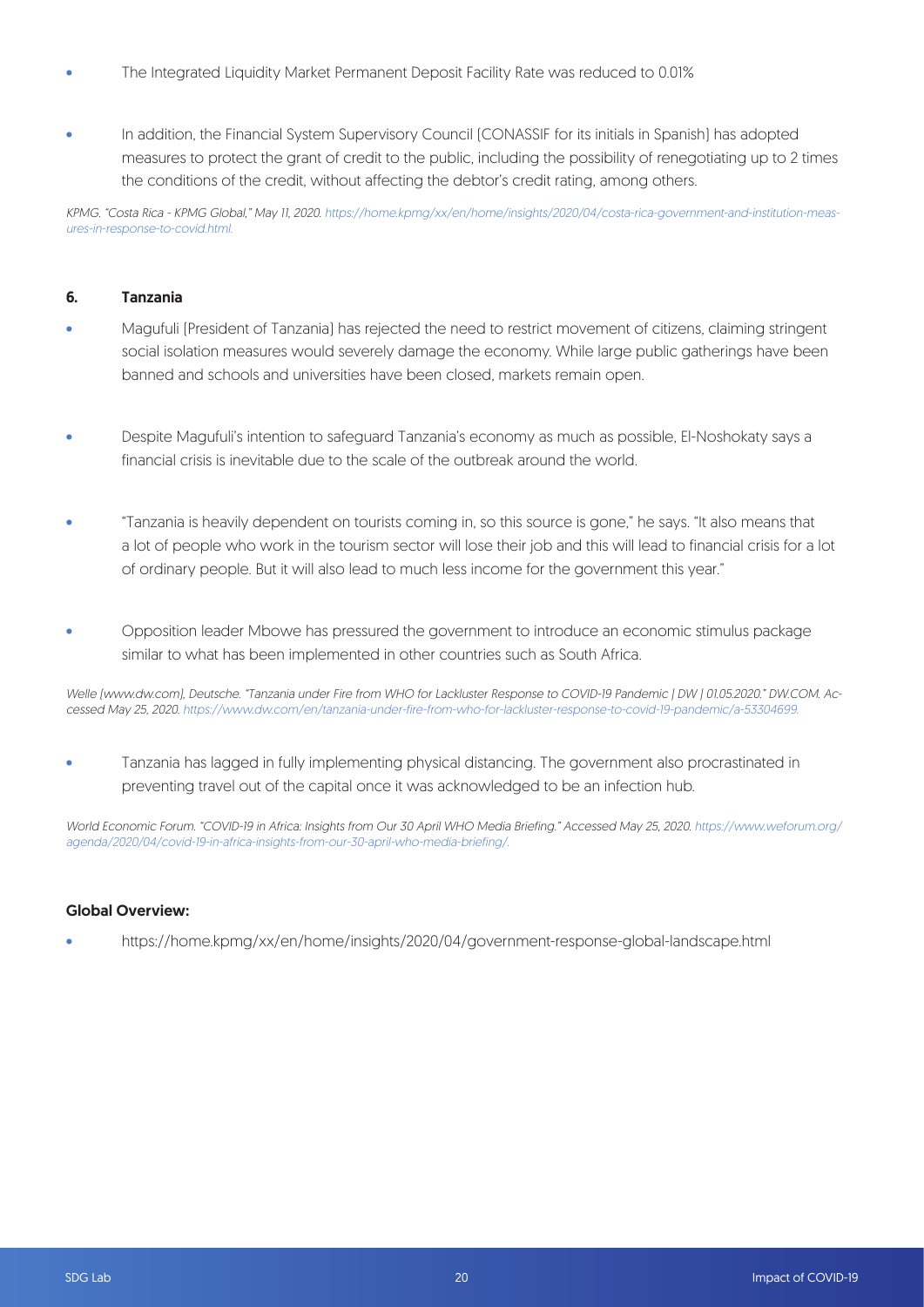### **CONVENING DFIS AND PRIVATE IMPACT INVESTORS TO RESPOND TO THE COVID-19 LIQUIDITY CRISIS**

Under the umbrella of the Pipeline Builder project, the Ground Up Project and the SDG Lab at UN Geneva held a series of virtual meetings throughout the month of April 2020. These virtual meetings brought together over 80 DFIs and private impact investors (see Annex 1 for a list of organisations involved) to assess the situation and think about solutions that can be implemented efficiently and as fast as possible.

Participants shared solutions and explored how public and private finance communities can work collaboratively to expand and accelerate the range of delivery mechanisms available for reaching critical development sectors impacted by the COVID-19 crisis.

Swiss private financial industry players investing with an SDG lens, and their international partners, have the track record and ability to deploy considerable assets through their well-established channels on the ground in emerging and least developed economies and are eager to engage in this time of crisis. Many individual and several collaborative solutions were proposed. An inventory of solutions was created at https://covidsdg.finance

Coming out of this process, the Impact Rescue Facility (IRF) was designed as a real economy, multi-sector liquidity lifeboat. The IRF leverages existing MDB/DFI investor relationships to fast track due diligence and compliance and allow rapid deployment. The structure is based on the Inter-American Opportunity Facility (IAOF) precedent, a tested and proven impact facility created by Calvert Impact Capital and the IADB<sup>3</sup>, that can be replicated and implemented very rapidly.

MDBs & DFIs have played a critical catalytic role in developing the impact investment ecosystem in the Global South. Hundreds of portfolio managers across the regions have been identified, nurtured and supported and those managers have invested in 1000's of portfolio companies generating strong impact value. These companies are now at risk.

The IRF needs to raise up to \$1 billion to meet the need for liquidity for portfolio companies in Sub-Saharan Africa, Latin America, South-East Asia in which MDB/DFI-funded managers have invested. (As an example, 45 major investment managers will have invested an average of \$250m in equity/quasi-equity in 40 portfolio companies. Each of those managers will likely need approximately \$25m in the aggregate to support those portfolio companies.)

A global impact rescue facility could mobilize multilateral and DFI funds, as well as private institutional impact investor funding, to rapidly provide liquidity to distressed impact-oriented SMEs in the emerging markets, giving them a lifeline that will ensure their continued survival. Investors in such a facility would diversify the risks inherent in their own portfolios and have the benefits of participating in a global bail-out solution for the impact sector, establishing a foundation for longer term public market investment in impact<sup>4</sup>.

3 https://www.iadb.org/en/news/idb-and-calvert-foundation-partner-fuel-small-business-growth-latinamerica-and-caribbean

4 A precedent for such a facility exists. The Inter-American Opportunity Facility L.P. was established in 2015 by the Inter-American Development Bank and Calvert Impact Capital to fund IADB impact investments across Latin America and thereby reduce poverty and promote economic opportunities for underserved, poor populations. Both DFI and private investors were limited partners in the facility, and the facility was also able to borrow externally, thereby increasing its investment capacity.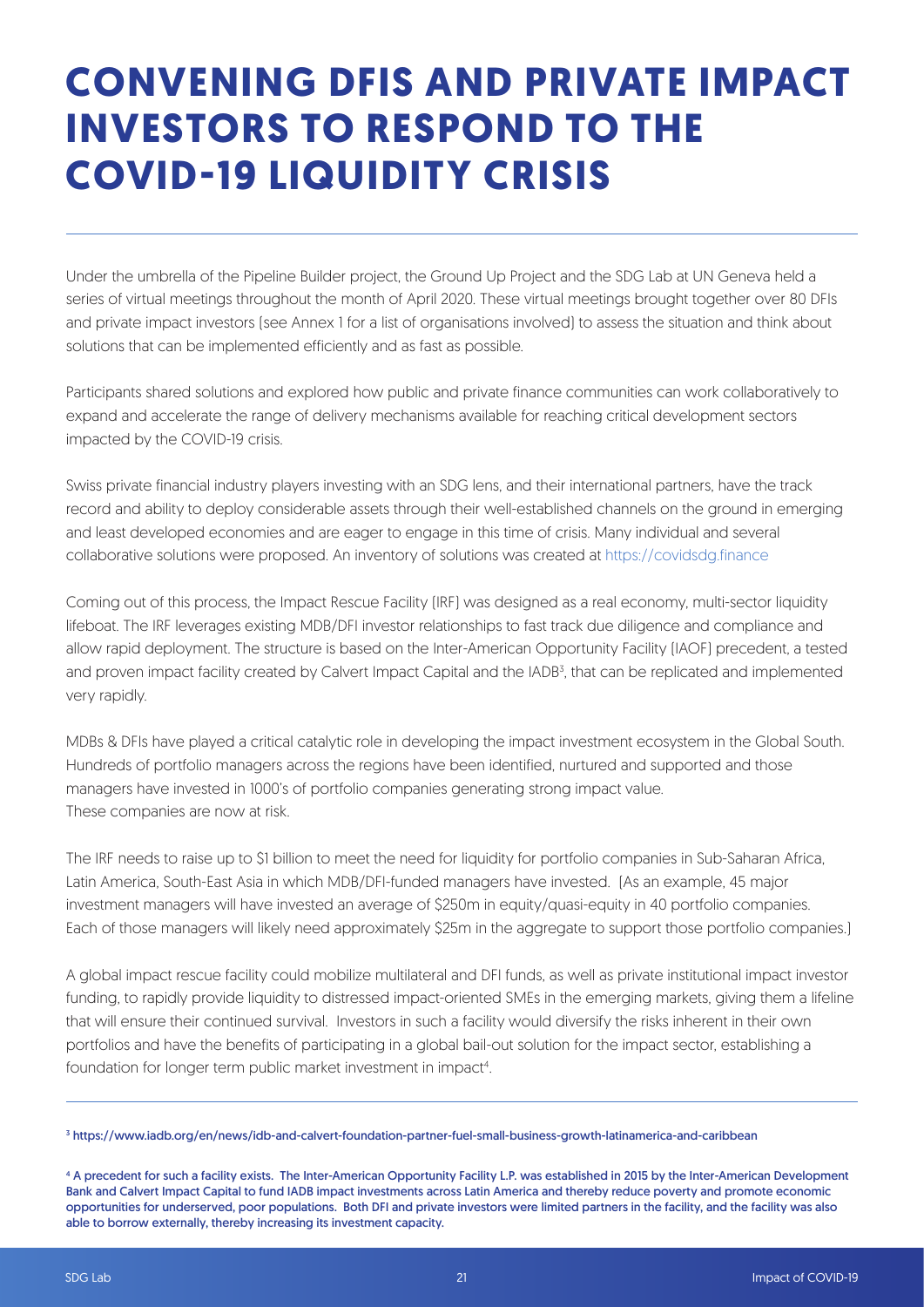## **CONCLUSION**

SDG financing is mobilizing in response to the COVID-19 crisis to provide lifelines to micro and SME entrepreneurs who are on the frontlines of the SDG and impact needs in their countries. For the crisis to be a true opportunity to put the SDGs front and center of economies moving forward, connecting SDG financing to country priority sectors in a systematized way – such as the approach that the Pipeline Builder project is taking – becomes an important leverage strategy to identify sector-scale investment opportunities in the post-COVID-19 recovery phase.

"The COVID-19 pandemic – and the global response to it – is a serious threat not only to global health, but to our communities, our economies and our investments.

As long-term stewards of capital, investors can and should act now to help reduce harmful impacts including: the direct effect on public health, the severity of the associated economic slowdown, the deepening of inequality in societies and the resulting impacts of all of the above on mental health."[UNPRI]<sup>15</sup>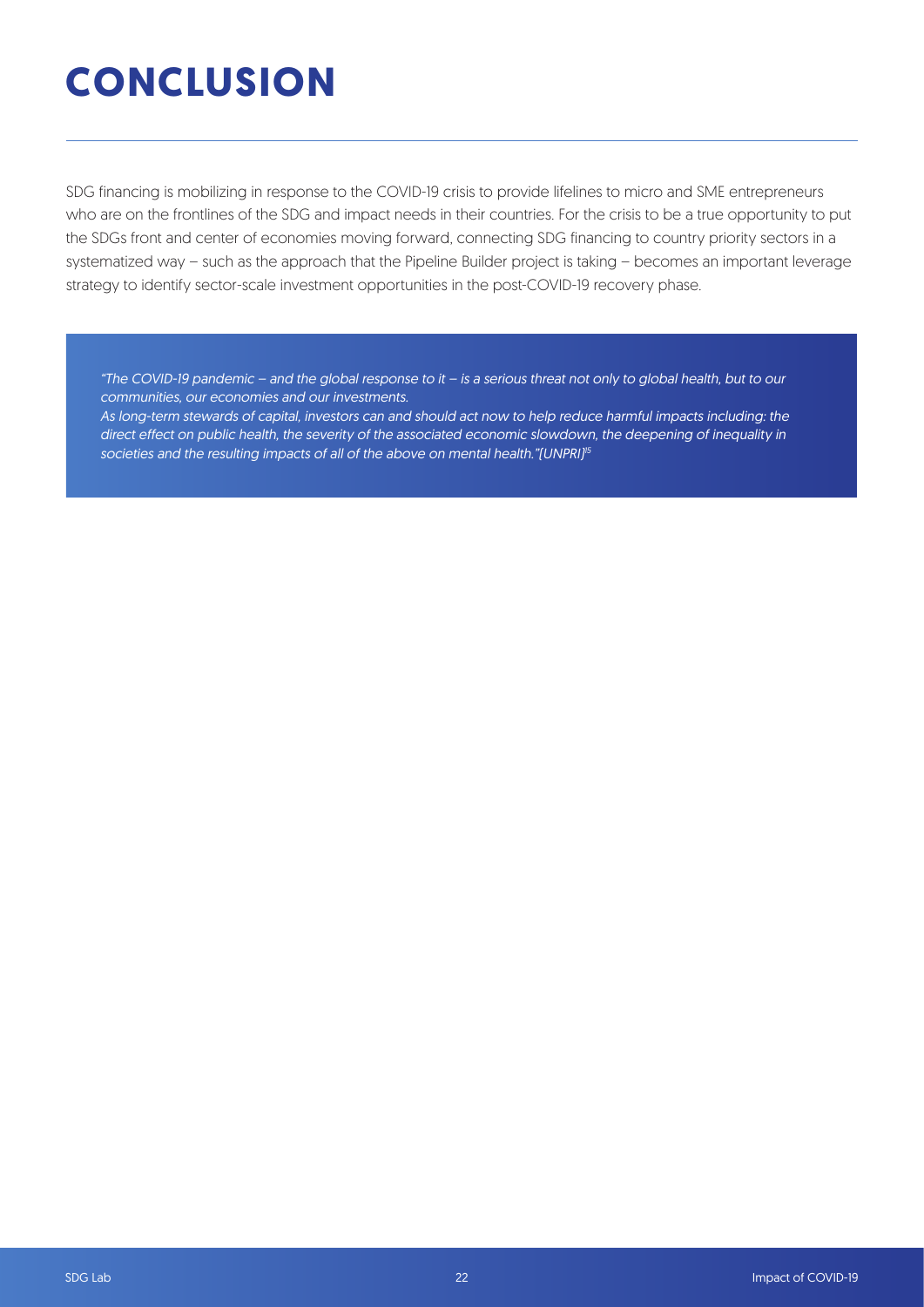## **ANNEX 1:**

**List of organisations involved in the DFI / Private Impact Investors virtual convenings organized during April 2020**

Alpha Mundi Astanor Ventures Asteria Investment Managers Bamboo Capital BLKB BlueOrchard Finance Botnar Foundation Calvert Impact Capital CDC Citi Clarmondial Convergence Credit Suisse De Pury Pictet Turrettini Decalia Group Enabling Qapital Ethos European Investment Bank FinDev Gihon Partners GivenGain Foundation Global Fund Global Innovation Fund IFC iGravity

Impaakt Innpact Jacobs Foundation Lombard Odier Massellaz Microvest Obviam Pictet Quadia responsAbility Investment AG Rianta Capital Rocket Foundation Simpact Consulting Sommenberg Asset Management State Secretariat for Economic Affairs (SECO) Stonestep Sustainable Finance Geneva Swiss Development Cooperation (SDC) Swiss Mission to the UN Swiss Social Stock Exchange Initiative Swiss Sustainable Finance Symbiotics **ThinkWell** Wheels Plus Wings World Economic Forum